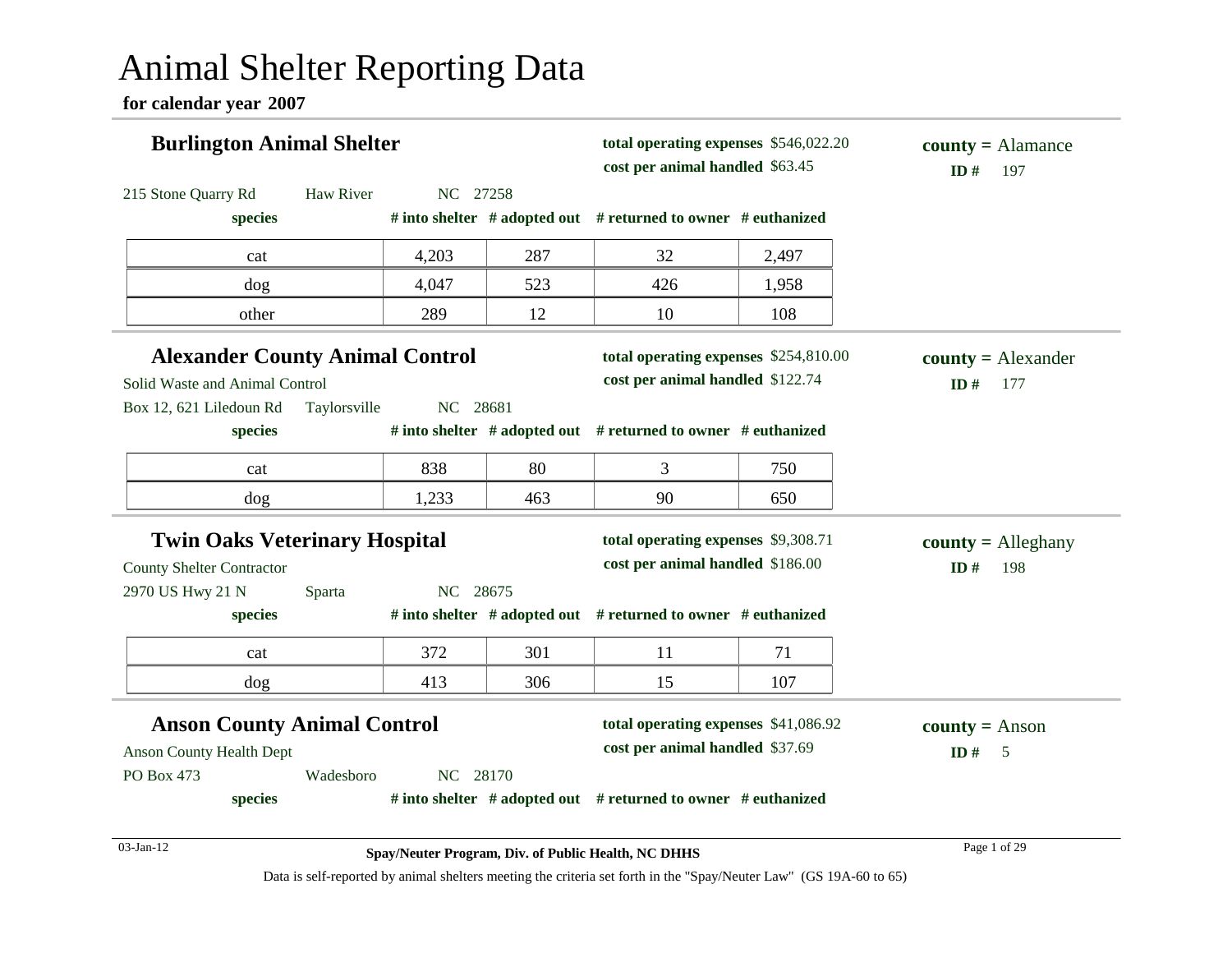#### **Anson County Animal Control** Anson County Health Dept PO Box 473 Wadesboro NC 28170 **species # into shelter # adopted out # returned to owner # euthanized total operating expenses** \$41,086.92 **cost per animal handled**  $ID# 5$ **county =** Anson cat 1 331 0 0 331 dog 1759 0 5 754 **Ashe County Animal Control** PO Box 1797 West Jefferson NC 28694 **species # into shelter # adopted out # returned to owner # euthanized total operating expenses** \$250,546.00 **cost per animal handled**  $$ **county =** Ashe cat 1 512 35 1 476 dog 121 96 72 73 fox 150 0 0 150 goat  $\begin{array}{|c|c|c|c|c|c|c|c|} \hline \text{5} & \text{4} & \text{1} & \text{0} \ \hline \end{array}$ hamster  $42 \t 42 \t 0 \t 0$ horse 19 15 4 0 rabbit 1 4 4 0 0 0 **Avery County Humane Society Shelter** Avery County Contractor PO Box 2474 Banner Elk NC 28604 **species # into shelter # adopted out # returned to owner # euthanized total operating expenses** \$0.00 **cost per animal handled** \$0.00 **ID #** 167 **county =** Avery cat 133 8 308 dog 683 360 47 276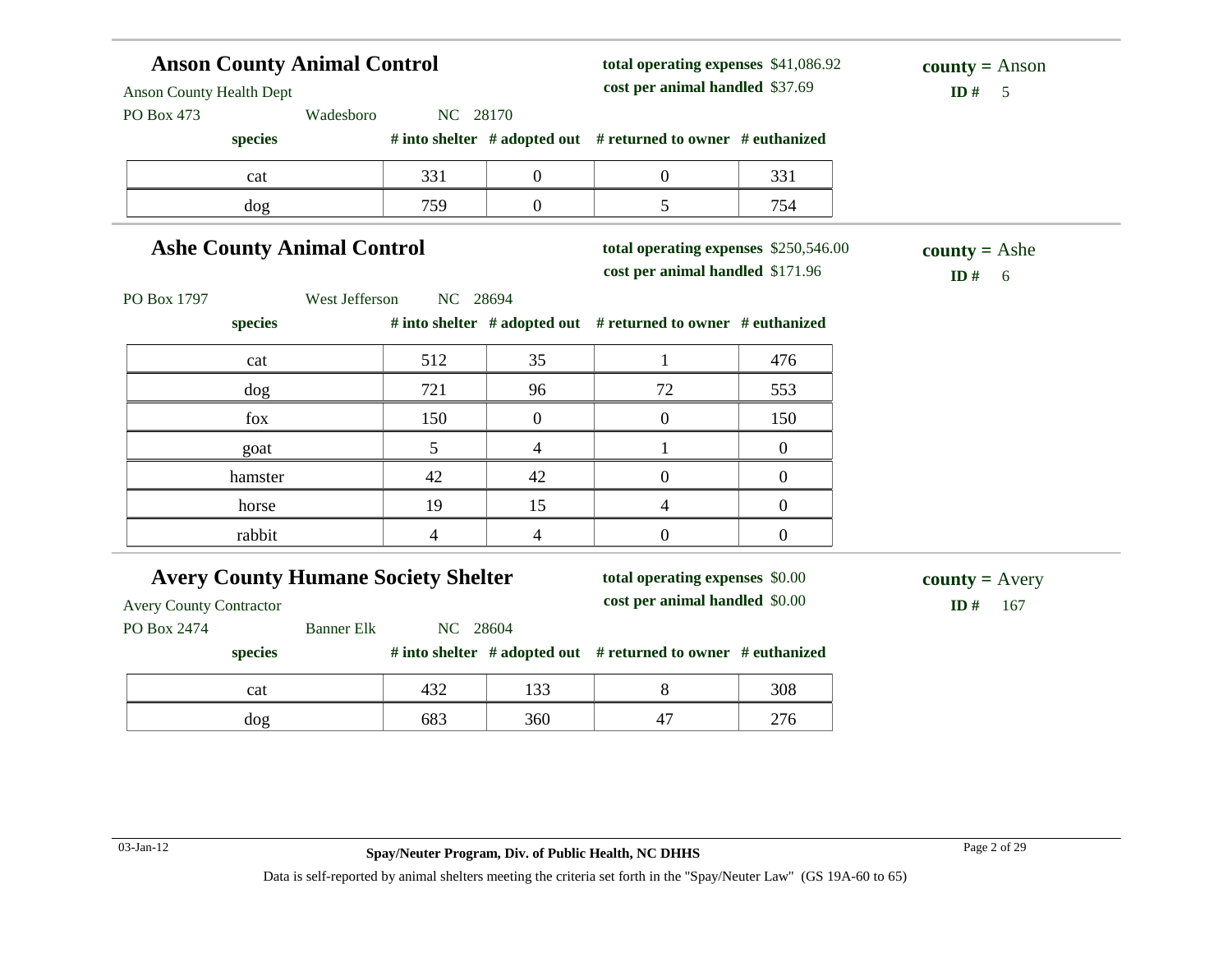| <b>Bladen County Animal Control</b>                             |          | total operating expenses \$130,073.81<br>cost per animal handled \$48.28 |                                                               | $county = B$ laden   |                       |
|-----------------------------------------------------------------|----------|--------------------------------------------------------------------------|---------------------------------------------------------------|----------------------|-----------------------|
| <b>Bladen County Health Dept</b><br>Elizabethtown<br>PO Box 189 | NC 28337 |                                                                          |                                                               |                      | ID#<br>11             |
| species                                                         |          |                                                                          | # into shelter # adopted out # returned to owner # euthanized |                      |                       |
| cat                                                             | 1,104    | 322                                                                      | 16                                                            | 778                  |                       |
| dog                                                             | 1,535    | 860                                                                      | 37                                                            | 663                  |                       |
| <b>Brunswick County Animal Services</b>                         |          |                                                                          | total operating expenses \$677,524.24                         |                      | $county = Brunswick$  |
| <b>Brunswick County Health Dept</b>                             |          | cost per animal handled \$109.30                                         |                                                               | ID#<br><sup>12</sup> |                       |
| PO Box 92<br>Supply                                             | NC 28462 |                                                                          |                                                               |                      |                       |
| species                                                         |          |                                                                          | # into shelter # adopted out # returned to owner # euthanized |                      |                       |
| cat                                                             | 3,202    | 190                                                                      | 10                                                            | 2,922                |                       |
| dog                                                             | 2,611    | 791                                                                      | 17                                                            | 1,489                |                       |
| other                                                           | 386      | 53                                                                       | 37                                                            | 259                  |                       |
| <b>Buncombe/Asheville Humane Society</b>                        |          |                                                                          | total operating expenses \$0.00                               |                      | $county = Buncombe$   |
|                                                                 |          |                                                                          | cost per animal handled \$0.00                                |                      | ID#<br>$\overline{7}$ |
| 72 Lees Creek Rd<br>Asheville                                   | NC 28806 |                                                                          |                                                               |                      |                       |
| species                                                         |          |                                                                          | # into shelter # adopted out # returned to owner # euthanized |                      |                       |
| bat                                                             | 11       | $\boldsymbol{0}$                                                         | $\boldsymbol{0}$                                              | 7                    |                       |
| bird                                                            | 9        | 3                                                                        | $\boldsymbol{0}$                                              | $\mathbf{1}$         |                       |
| bird                                                            | 9        | 3                                                                        | $\overline{0}$                                                | $\mathbf{1}$         |                       |
| cat                                                             | 3,801    | 585                                                                      | 103                                                           | 2,978                |                       |
|                                                                 |          |                                                                          |                                                               |                      |                       |
| cat                                                             | 3,801    | 585                                                                      | 103                                                           | 2,987                |                       |
| chicken                                                         | 17       | $\overline{7}$                                                           | $\boldsymbol{0}$                                              | 5                    |                       |
| $_{\text{cow}}$                                                 | 3        | $\mathbf{1}$                                                             | $\overline{0}$                                                | $\mathbf{1}$         |                       |
| cow                                                             | 3        | $\overline{0}$                                                           | $\mathbf{1}$                                                  | $\mathbf{1}$         |                       |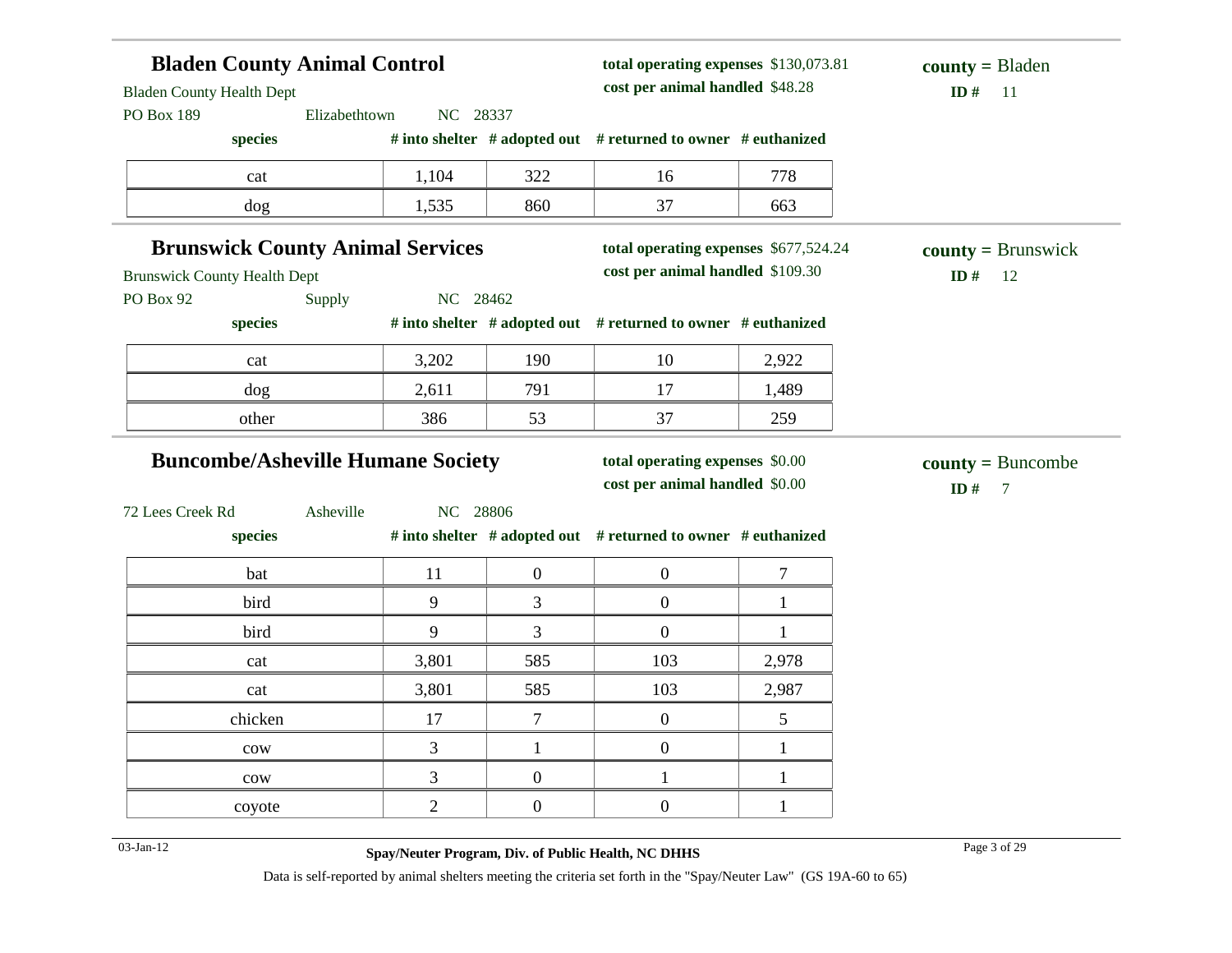#### **Buncombe/Asheville Humane Society**

**total operating expenses** \$0.00 **cost per animal handled**

 $\mathbf{ID} \#$  7 **county =** Buncombe

| 72 Lees Creek Rd |  |
|------------------|--|
|------------------|--|

Asheville NC 28806

**species # into shelter # adopted out # returned to owner # euthanized**

| $_{\rm prec}$ |                |                  | " mo shener " adopted one " returned to owner " cumumized |                  |
|---------------|----------------|------------------|-----------------------------------------------------------|------------------|
| dog           | 4,037          | 1,133            | 803                                                       | 1,842            |
| dog           | 4,037          | 1,133            | 803                                                       | 1,842            |
| duck          | $\overline{2}$ | $\boldsymbol{0}$ | $\boldsymbol{0}$                                          | $\sqrt{2}$       |
| ferret        | 12             | 9                | $\boldsymbol{0}$                                          | $\mathbf{1}$     |
| ${\rm fox}$   | $\overline{4}$ | $\boldsymbol{0}$ | $\boldsymbol{0}$                                          | $\overline{2}$   |
| goat          | 25             | 12               | $\overline{3}$                                            | 5                |
| guinea pig    | 15             | $\boldsymbol{0}$ | $\boldsymbol{0}$                                          | 12               |
| hamster       | 18             | $\boldsymbol{0}$ | $\boldsymbol{0}$                                          | 15               |
| horse         | 22             | $\overline{2}$   | 15                                                        | $\boldsymbol{0}$ |
| mouse         | $10\,$         | $\boldsymbol{0}$ | $\boldsymbol{0}$                                          | $\overline{4}$   |
| pig           | $\overline{2}$ | $\mathbf{1}$     | $\boldsymbol{0}$                                          | $\boldsymbol{0}$ |
| pigeon        | $\mathbf{1}$   | $\boldsymbol{0}$ | $\boldsymbol{0}$                                          | $\,1\,$          |
| rabbit        | 26             | $\boldsymbol{0}$ | $\boldsymbol{0}$                                          | 14               |
| raccoon       | 75             | $\boldsymbol{0}$ | $\boldsymbol{0}$                                          | 71               |
| rat           | 24             | $\overline{4}$   | 5                                                         | 14               |
| snake         | $\overline{4}$ | $\boldsymbol{0}$ | $\boldsymbol{0}$                                          | $\mathbf{1}$     |
| song bird     | $\mathbf{1}$   | $\boldsymbol{0}$ | $\boldsymbol{0}$                                          | $\mathbf{1}$     |
| turkey        | 5              | $\boldsymbol{0}$ | $\boldsymbol{0}$                                          | $\overline{4}$   |

#### **Burke County Animal Shelter**

**total operating expenses** \$224,010.00

**cost per animal handled** \$40.72 **ID #** 13

**county =** Burke

Burke County Sheriff's Dept 150 Government Dr Morganton NC 28655

**species # into shelter # adopted out # returned to owner # euthanized**

03-Jan-12 Page 4 of 29 **Spay/Neuter Program, Div. of Public Health, NC DHHS**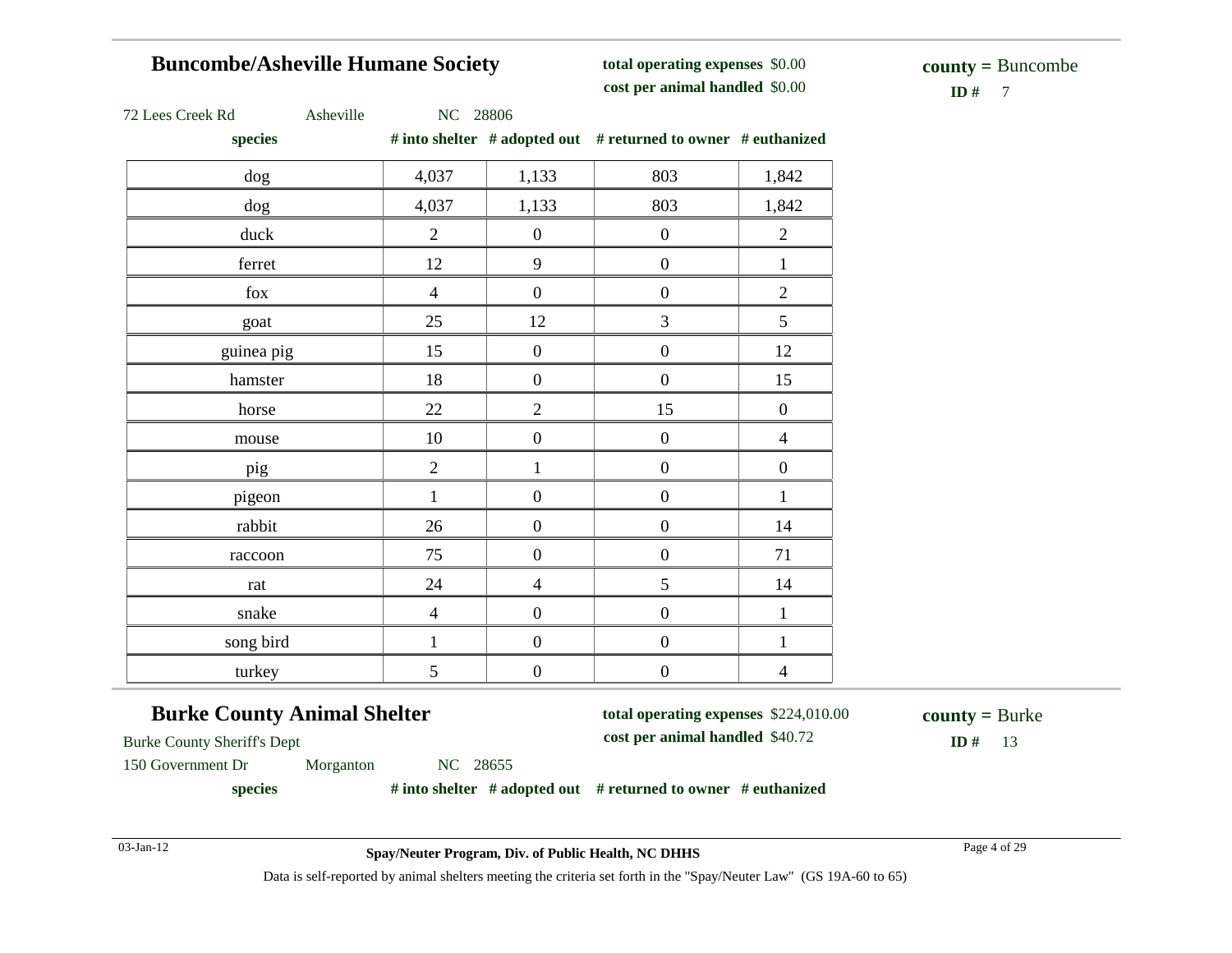#### **Burke County Animal Shelter** Burke County Sheriff's Dept 150 Government Dr Morganton NC 28655 **species # into shelter # adopted out # returned to owner # euthanized total operating expenses** \$224,010.00 **cost per animal handled**  $ID# 13$ **county =** Burke cat 2,624 257 5 2,362 dog 2,801 988 95 1,718 **Caldwell County Animal Control** PO Box 2200 Lenoir NC 28645 **species # into shelter # adopted out # returned to owner # euthanized total operating expenses** \$335,957.84 **cost per animal handled**  $$ **county =** Caldwell bat  $11 \t 0 \t 0 \t 5$ cat 2,505 103 28 2,381 deer 1 0 0 0 0 dog 2,794 182 227 2,320 ferret and  $\begin{array}{ccccccc} 3 & 2 & 0 & 1 \end{array}$ fox  $\begin{array}{|c|c|c|c|c|c|} \hline 9 & 0 & 0 & 5 \ \hline \end{array}$ goat  $\begin{array}{|c|c|c|c|c|c|} \hline \text{5} & \text{4} & \text{1} & \text{0} \ \hline \end{array}$ **Carteret County Humane Society Animal Shel** Humane Society of Carteret Co. PO Box 357 Newport NC 28570 **species # into shelter # adopted out # returned to owner # euthanized total operating expenses** \$226,515.00 **cost per animal handled** \$49.63 **ID #** 122 **county =** Carteret cat 2,751 204 25 2,362 dog 1,799 671 317 744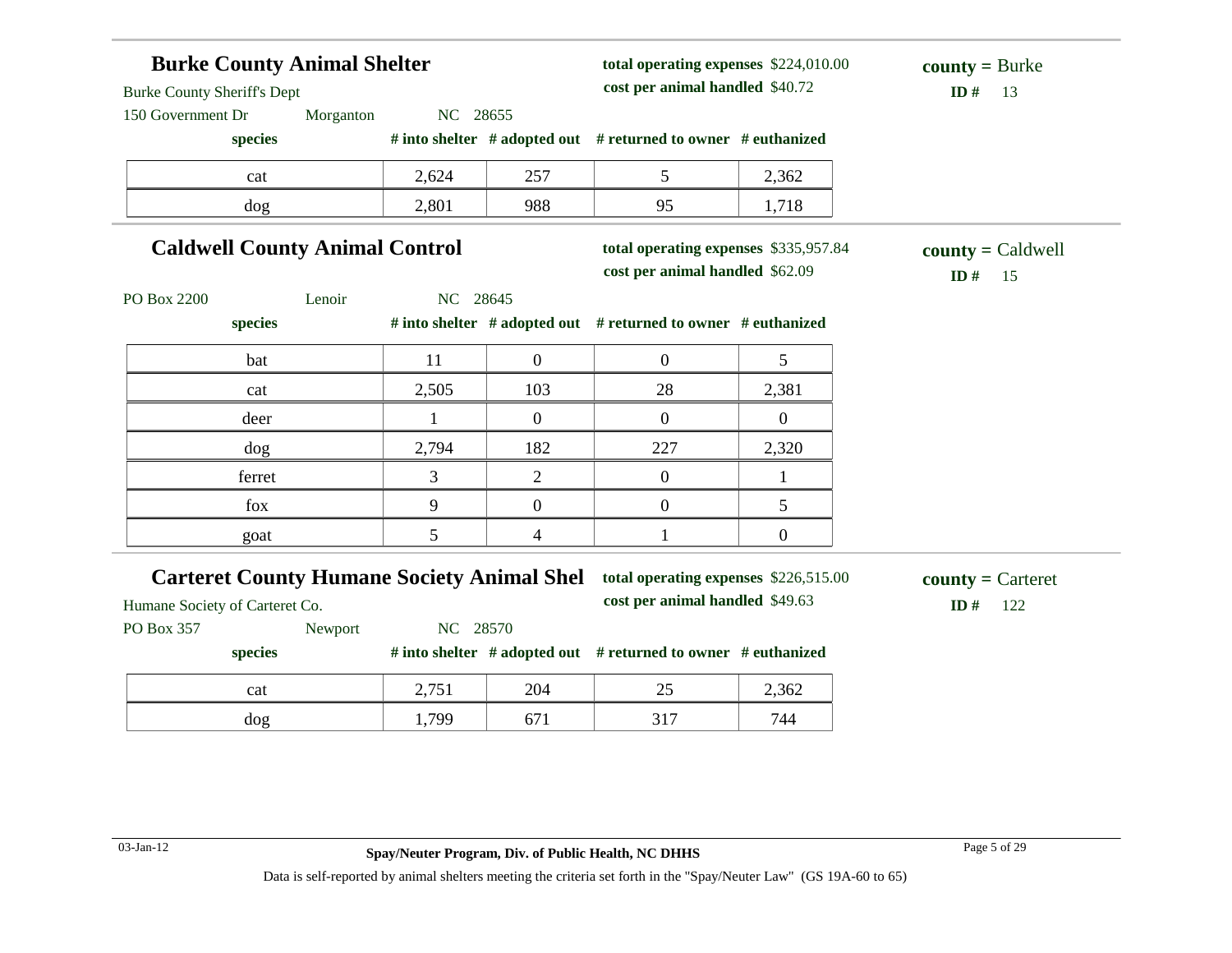| <b>Emerald Isle Police Dept</b><br>7500 Emerald Dr                     | SEE #122 Town of Emerald Isle Animal Ctrl<br><b>Emerald Isle</b><br>NC 28594 |                 | total operating expenses \$850.00<br>cost per animal handled \$25.00                             |                  | $county =$ Carteret<br>ID#<br>136 |
|------------------------------------------------------------------------|------------------------------------------------------------------------------|-----------------|--------------------------------------------------------------------------------------------------|------------------|-----------------------------------|
| species                                                                |                                                                              |                 | # into shelter # adopted out # returned to owner # euthanized                                    |                  |                                   |
| dog                                                                    | 34                                                                           | $\overline{0}$  | 34                                                                                               | $\boldsymbol{0}$ |                                   |
| <b>Animal Protection Society of the Northern Pie</b>                   |                                                                              |                 | total operating expenses \$113,070.00                                                            |                  | $county = C$ aswell               |
| <b>Caswell County Animal Control</b>                                   |                                                                              |                 | cost per animal handled \$52.00                                                                  |                  | ID#<br>18                         |
| PO Box 193                                                             | Yanceyville<br>NC 27379                                                      |                 |                                                                                                  |                  |                                   |
| species                                                                |                                                                              |                 | # into shelter $#$ adopted out $#$ returned to owner $#$ euthanized                              |                  |                                   |
| cat                                                                    | 1,058                                                                        | 285             | 8                                                                                                | 733              |                                   |
| dog                                                                    | 1,092                                                                        | 382             | 72                                                                                               | 645              |                                   |
| other                                                                  | 23                                                                           | 16              | 3                                                                                                | 4                |                                   |
| PO Box 389<br>species                                                  | NC 28658<br>Newton                                                           |                 | cost per animal handled \$38.42<br># into shelter # adopted out # returned to owner # euthanized |                  | ID#<br>19                         |
| cat                                                                    |                                                                              |                 |                                                                                                  |                  |                                   |
|                                                                        | 3,487                                                                        | 307             | 32                                                                                               | 3,084            |                                   |
| dog                                                                    | 3,073                                                                        | 668             | 334                                                                                              | 1,867            |                                   |
| hamster                                                                | 10                                                                           | 10              | $\boldsymbol{0}$                                                                                 | $\boldsymbol{0}$ |                                   |
| rabbit                                                                 | 5                                                                            | $5\overline{)}$ | $\overline{0}$                                                                                   | $\overline{0}$   |                                   |
| <b>Chatham County Animal Control</b>                                   |                                                                              |                 | total operating expenses \$389,912.80                                                            |                  | $\text{county} = \text{Chatham}$  |
|                                                                        |                                                                              |                 | cost per animal handled \$144.57                                                                 |                  | ID#<br>21                         |
|                                                                        | NC 27312<br>Pittsboro                                                        |                 |                                                                                                  |                  |                                   |
| <b>Chatham County Health Dept</b><br>725 County Landfill Rd<br>species |                                                                              |                 | # into shelter # adopted out # returned to owner # euthanized                                    |                  |                                   |
| cat                                                                    | 1,313                                                                        | 303             | 8                                                                                                | 955              |                                   |
| dog                                                                    | 1,297                                                                        | 337             | 148                                                                                              | 763              |                                   |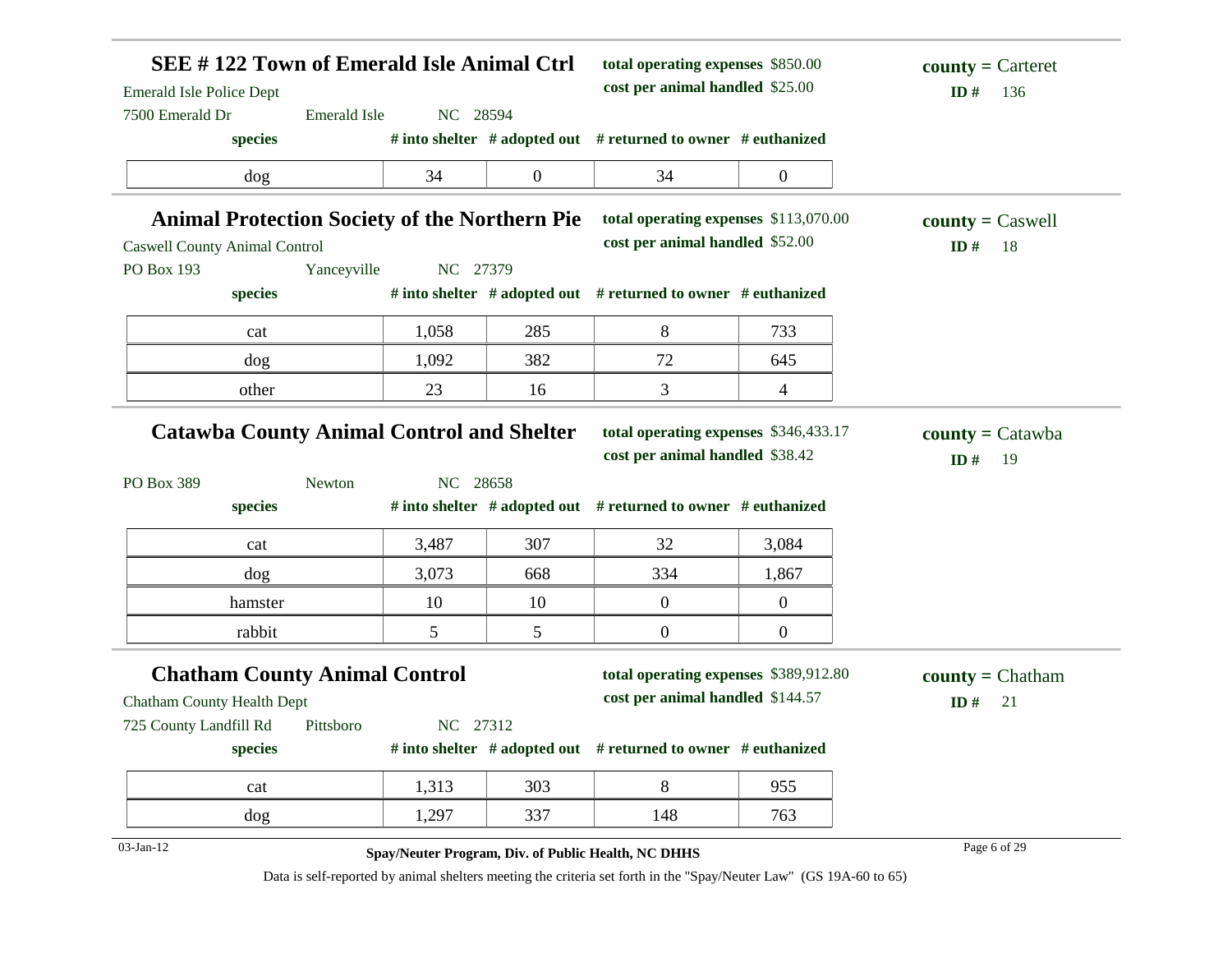#### **Tri-County Shelter** Chowan-Gates-Perquimans Counties 138 Icaria Rd Tyner NC 27980 **species # into shelter # adopted out # returned to owner # euthanized total operating expenses** \$156,984.00 **cost per animal handled**  $$ **county =** Chowan cat 10 10 688 dog 635 | 182 | 109 | 338 other 1 54 0 0 0 0 0 **Cleveland County Animal Control** Cleveland County Animal Shelter 315 E Grover St Shelby NC 28150-3998 **species # into shelter # adopted out # returned to owner # euthanized total operating expenses** \$438,379.00 **cost per animal handled**  $$ **county =** Cleveland bat 1 40 0 0 1 40 bobcat 1 2 0 0 2 cat 2,678 2 28 2,663 chicken  $2 \t 2 \t 0 \t 0$ coyote  $1 \t 0 \t 0 \t 1$ crow  $1 \t 0 \t 0 \t 1$ deer 3 0 0 3 dog 3,680 19 356 3,277 ferret  $1 \t 0 \t 0 \t 1$ fox 17 0 0 17 goat 1 9 7 1 1 1 goose  $1 \t 0 \t 0 \t 1$ groundhog  $30 \t 30 \t 0 \t 0$  30 opossum 121 0 0 121 owl 1 0 0 1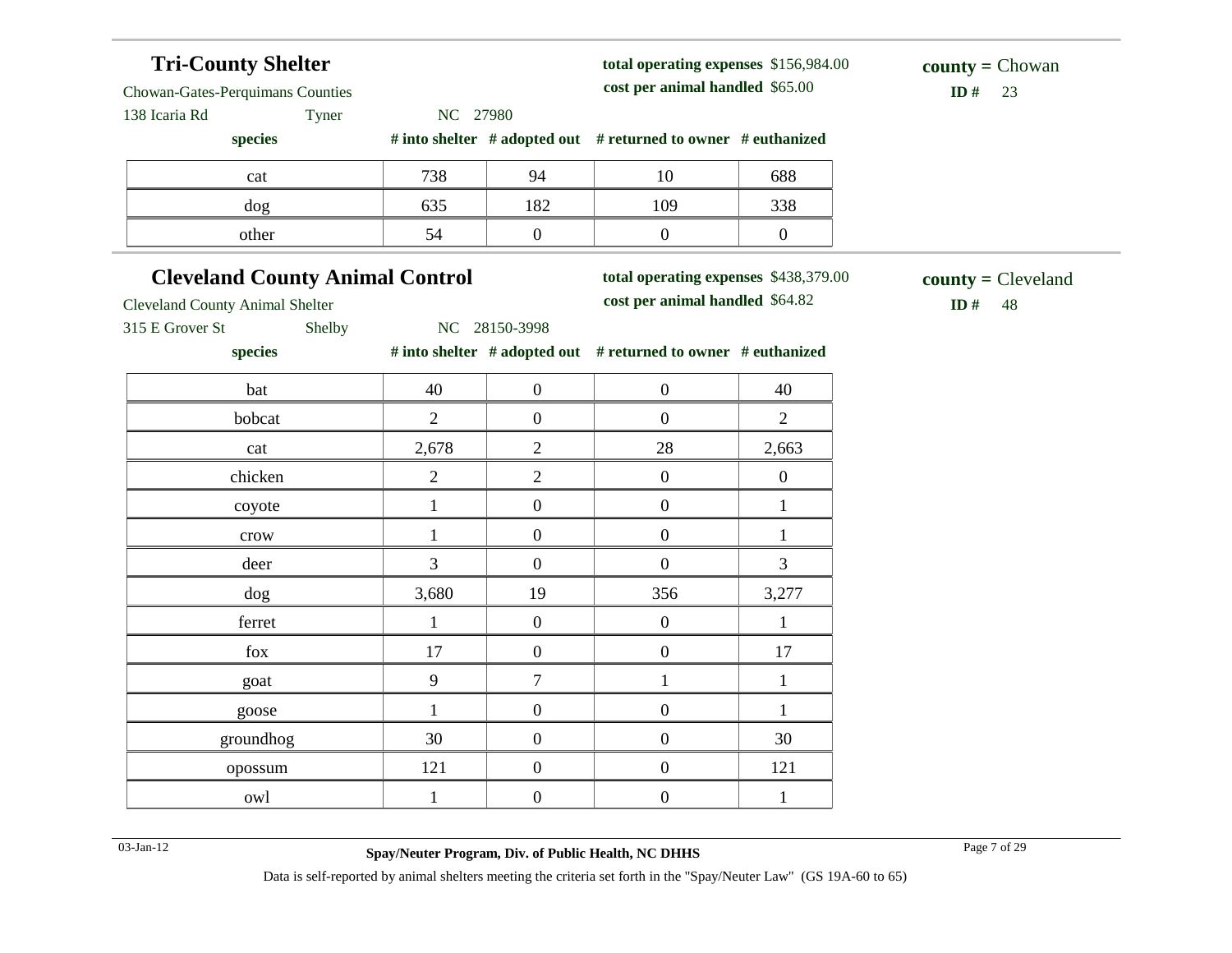| <b>Cleveland County Animal Control</b><br><b>Cleveland County Animal Shelter</b>     |              | total operating expenses \$438,379.00<br>cost per animal handled \$64.82 | $county = Cleveland$<br>ID#<br>48                                        |                |                                                 |
|--------------------------------------------------------------------------------------|--------------|--------------------------------------------------------------------------|--------------------------------------------------------------------------|----------------|-------------------------------------------------|
| 315 E Grover St<br>Shelby                                                            |              | NC 28150-3998                                                            |                                                                          |                |                                                 |
| species                                                                              |              |                                                                          | # into shelter # adopted out # returned to owner # euthanized            |                |                                                 |
| pig                                                                                  | 3            | $\mathbf{1}$                                                             | 1                                                                        | 1              |                                                 |
| pigeon                                                                               | $\mathbf{1}$ | $\boldsymbol{0}$                                                         | $\boldsymbol{0}$                                                         | 1              |                                                 |
| rabbit                                                                               | 3            | $\mathbf{1}$                                                             | $\boldsymbol{0}$                                                         | $\overline{2}$ |                                                 |
| raccoon                                                                              | 87           | $\boldsymbol{0}$                                                         | $\boldsymbol{0}$                                                         | 87             |                                                 |
| rat                                                                                  | 2            | $\boldsymbol{0}$                                                         | $\boldsymbol{0}$                                                         | $\overline{c}$ |                                                 |
| snake                                                                                | 1            | $\overline{0}$                                                           | $\boldsymbol{0}$                                                         | 1              |                                                 |
| sparrow                                                                              | $\mathbf{1}$ | $\overline{0}$                                                           | $\boldsymbol{0}$                                                         | 1              |                                                 |
| squirrel                                                                             |              | $\boldsymbol{0}$                                                         | $\boldsymbol{0}$                                                         |                |                                                 |
| <b>Columbus County Animal Control</b>                                                |              |                                                                          | total operating expenses \$199,580.00<br>cost per animal handled \$41.77 |                | $\text{county} = \text{Columnbus}$<br>ID#<br>49 |
| 111 Washington Ave<br>Whiteville<br>species                                          | NC 28472     |                                                                          | # into shelter # adopted out # returned to owner # euthanized            |                |                                                 |
| cat                                                                                  | 1,882        | 160                                                                      | 26                                                                       | 1,696          |                                                 |
| dog                                                                                  | 2,805        | 1,056                                                                    | 80                                                                       | 1,669          |                                                 |
| goat                                                                                 | $\mathbf{1}$ | $\overline{0}$                                                           | $\mathbf{1}$                                                             | $\overline{0}$ |                                                 |
| opossum                                                                              | 65           | $\overline{0}$                                                           | $\boldsymbol{0}$                                                         | 65             |                                                 |
| raccoon                                                                              | 25           | $\boldsymbol{0}$                                                         | $\boldsymbol{0}$                                                         | 25             |                                                 |
| <b>Craven County Animal Rabies Control</b><br><b>Craven County Health Department</b> |              |                                                                          | total operating expenses \$162,999.01<br>cost per animal handled \$25.86 |                | $county = C$ raven<br>ID#<br>50                 |
| PO Box 12610 New Bern                                                                | NC 28562     |                                                                          |                                                                          |                |                                                 |
| species                                                                              |              |                                                                          | # into shelter $#$ adopted out $#$ returned to owner $#$ euthanized      |                |                                                 |
| cat                                                                                  | 3,371        | 191                                                                      | 13                                                                       | 3,120          |                                                 |
| 03-Jan-12                                                                            |              |                                                                          | Spay/Neuter Program, Div. of Public Health, NC DHHS                      |                | Page 8 of 29                                    |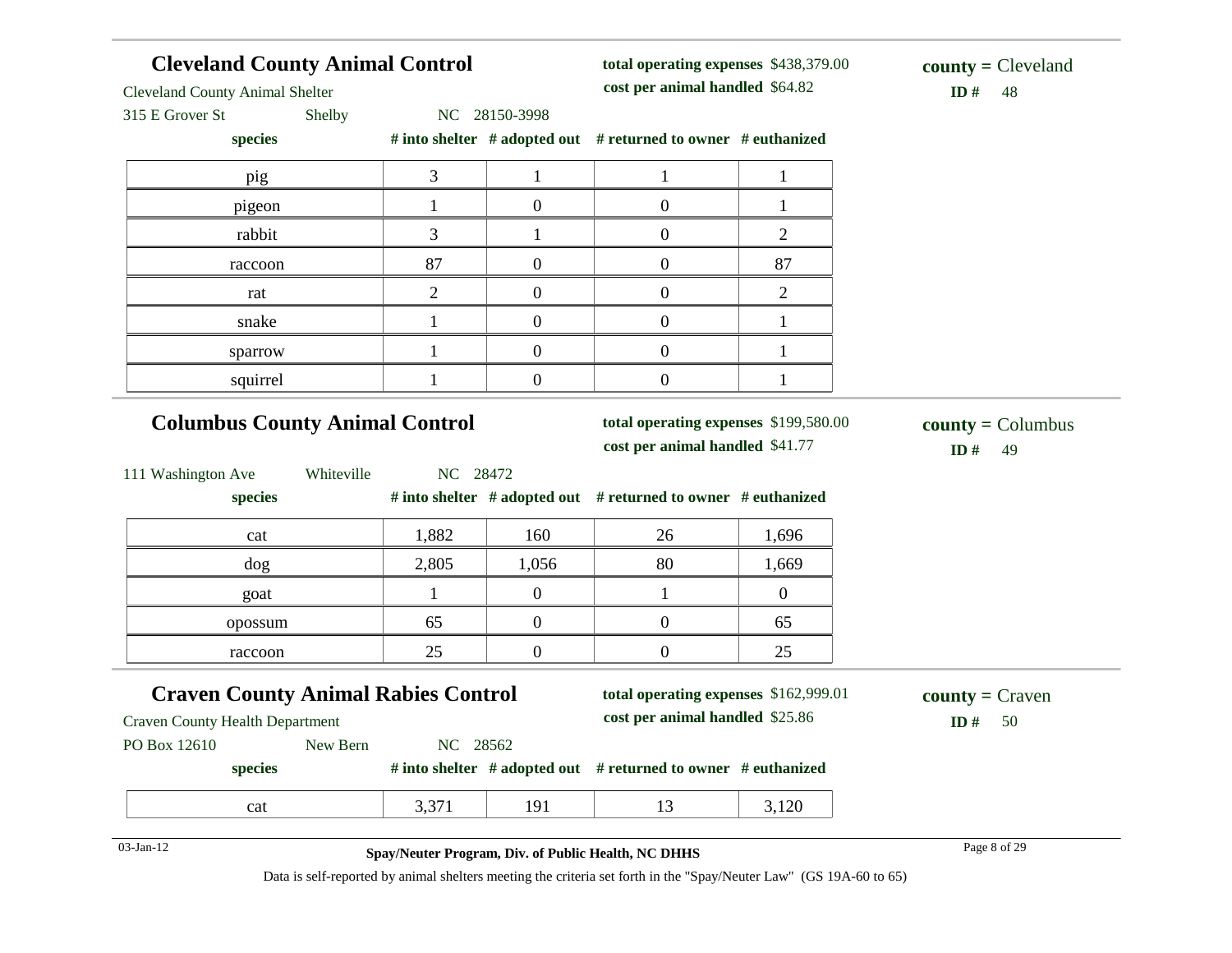| <b>Craven County Animal Rabies Control</b><br><b>Craven County Health Department</b><br>PO Box 12610 | New Bern     | NC 28562 |                | total operating expenses \$162,999.01<br>cost per animal handled \$25.86   |       | $county = Craven$<br>ID#<br>50     |
|------------------------------------------------------------------------------------------------------|--------------|----------|----------------|----------------------------------------------------------------------------|-------|------------------------------------|
| species                                                                                              |              |          |                | # into shelter # adopted out # returned to owner # euthanized              |       |                                    |
| dog                                                                                                  |              | 2,700    | 416            | 240                                                                        | 1,954 |                                    |
| <b>SEE #50 Town of Riverbend</b>                                                                     |              |          |                | total operating expenses \$8,750.00                                        |       | $county = Craven$                  |
| <b>Riverbend Police Dept</b>                                                                         |              |          |                | cost per animal handled \$186.17                                           |       | ID#<br>140                         |
| 45 Shoreline Dr                                                                                      | New Bern     | NC 28562 |                |                                                                            |       |                                    |
| species                                                                                              |              |          |                | # into shelter # adopted out # returned to owner # euthanized              |       |                                    |
| cat                                                                                                  |              | 9        | $\overline{2}$ | 1                                                                          | 6     |                                    |
| dog                                                                                                  |              | 38       | 8              | 27                                                                         | 3     |                                    |
| <b>Cumberland County Animal Control</b><br>PO Drawer 1829                                            | Fayetteville | NC 28302 |                | total operating expenses \$1,162,185.50<br>cost per animal handled \$93.39 |       | $county = Cumberland$<br>ID#<br>52 |
| species                                                                                              |              |          |                | # into shelter # adopted out # returned to owner # euthanized              |       |                                    |
| cat                                                                                                  |              | 5,258    | 563            | 33                                                                         | 4,648 |                                    |
| dog                                                                                                  |              | 6,827    | 1,390          | 544                                                                        | 4,893 |                                    |
| <b>SEE #174 Animal Lovers Assistance League,</b>                                                     |              |          |                | total operating expenses \$143,281.00<br>cost per animal handled \$229.98  |       | $county = Currituck$<br>ID#<br>201 |
| PO Box 266                                                                                           | Currituck    | NC 27929 |                |                                                                            |       |                                    |
| species                                                                                              |              |          |                | # into shelter # adopted out # returned to owner # euthanized              |       |                                    |
| cat                                                                                                  |              | 373      | 97             | 10                                                                         | 193   |                                    |
| dog                                                                                                  |              | 250      | 106            | 48                                                                         | 96    |                                    |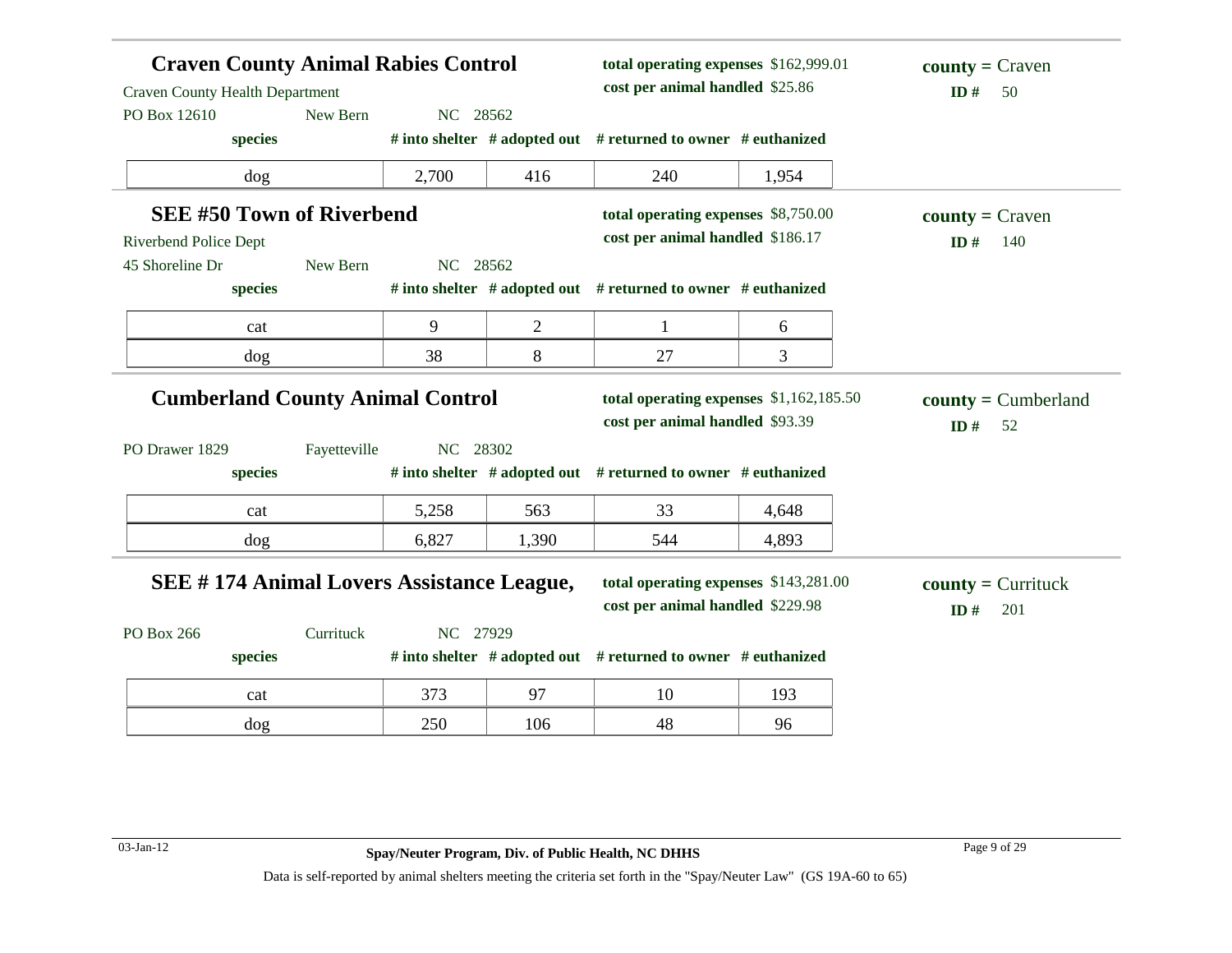| The Outer Banks SPCA Animal Shelter                                   |          |                  | total operating expenses \$346,473.00<br>cost per animal handled \$25.00 |                | $county = Dare$<br>ID#<br>129           |
|-----------------------------------------------------------------------|----------|------------------|--------------------------------------------------------------------------|----------------|-----------------------------------------|
| PO Box 1000<br>Manteo                                                 | NC 27954 |                  |                                                                          |                |                                         |
| species                                                               |          |                  | # into shelter # adopted out # returned to owner # euthanized            |                |                                         |
| cat                                                                   | 1,384    | 81               | 19                                                                       | 1,228          |                                         |
| dog                                                                   | 673      | 188              | 229                                                                      | 197            |                                         |
| <b>Town of Kill Devil Hills Animal Control</b>                        |          |                  | total operating expenses \$162,733.00                                    |                | <b>county</b> = Dare                    |
| Kill Devil Hills Police Dept                                          |          |                  | cost per animal handled \$454.56                                         |                | ID $#$<br>138                           |
| PO Box 1605<br>Kill Devil Hills                                       | NC 27959 |                  |                                                                          |                |                                         |
| species                                                               |          |                  | # into shelter # adopted out # returned to owner # euthanized            |                |                                         |
| cat                                                                   | 242      | 3                | 239                                                                      | $\overline{0}$ |                                         |
| dog                                                                   | 114      | 6                | 108                                                                      | $\overline{0}$ |                                         |
| <b>Davidson County Animal Control</b>                                 |          |                  | total operating expenses \$447,180.00<br>cost per animal handled \$52.00 |                | $county = \text{Davidson}$<br>ID#<br>54 |
| 490 Glendale Rd<br>Lexington<br>species                               | NC 27292 |                  | # into shelter # adopted out # returned to owner # euthanized            |                |                                         |
| cat                                                                   | 3,151    | 154              | 21                                                                       | 2,976          |                                         |
| dog                                                                   | 3,459    | 406              | 345                                                                      | 2,708          |                                         |
| goat                                                                  | 10       | 7                | $\boldsymbol{0}$                                                         | 3              |                                         |
|                                                                       |          |                  |                                                                          |                |                                         |
| opossum                                                               | 200      | $\overline{0}$   | $\mathbf{0}$                                                             | 200            |                                         |
| rabbit                                                                | 12       | 12               | $\boldsymbol{0}$                                                         | $\overline{0}$ |                                         |
| raccoon                                                               | 75       | $\boldsymbol{0}$ | $\boldsymbol{0}$                                                         | 75             |                                         |
| <b>Duplin County Animal Control</b><br>Duplin County Manager's Office |          |                  | total operating expenses \$128,000.00<br>cost per animal handled \$40.40 |                | $county = Duplin$<br>ID#<br>56          |
| Kenansville                                                           | NC 28349 |                  |                                                                          |                |                                         |
| PO Box 910<br>species                                                 |          |                  | # into shelter $#$ adopted out $#$ returned to owner $#$ euthanized      |                |                                         |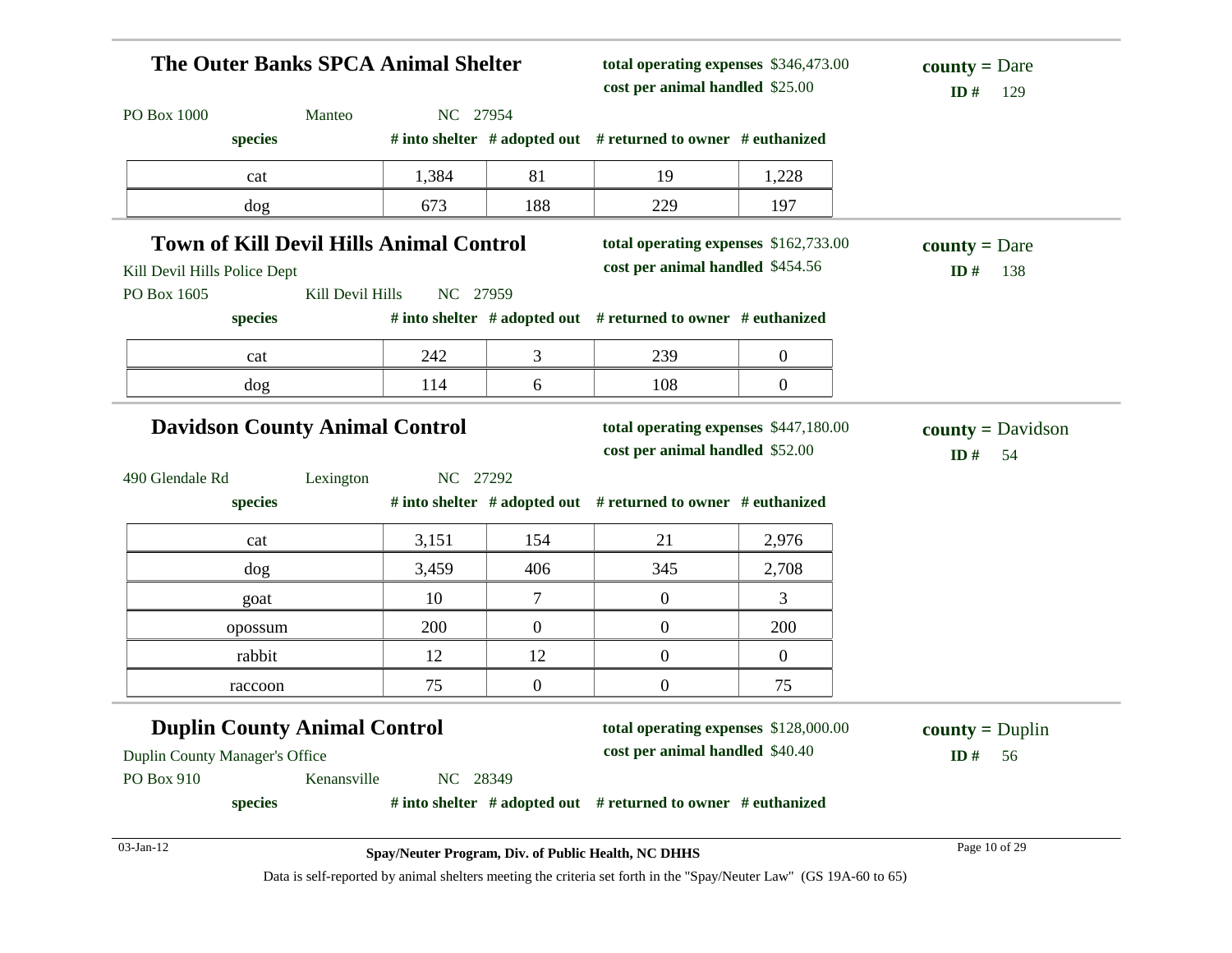| <b>Duplin County Animal Control</b><br>Duplin County Manager's Office<br>NC 28349<br>PO Box 910<br>Kenansville |         |          |                  | total operating expenses \$128,000.00<br>cost per animal handled \$40.40  |       | $county = Duplin$<br>ID#<br>56         |
|----------------------------------------------------------------------------------------------------------------|---------|----------|------------------|---------------------------------------------------------------------------|-------|----------------------------------------|
| species                                                                                                        |         |          |                  | # into shelter # adopted out # returned to owner # euthanized             |       |                                        |
| cat                                                                                                            |         | 1,043    | 67               | 10                                                                        | 966   |                                        |
| dog                                                                                                            |         | 2,125    | 617              | 190                                                                       | 1,318 |                                        |
| The Animal Protection Society of Durham                                                                        |         |          |                  | total operating expenses \$798,000.00<br>cost per animal handled \$118.00 |       | <b>county</b> = $Durham$<br>ID#<br>121 |
| 2117 E Club Blvd                                                                                               | Durham  | NC 27704 |                  |                                                                           |       |                                        |
| species                                                                                                        |         |          |                  | # into shelter # adopted out # returned to owner # euthanized             |       |                                        |
| cat                                                                                                            |         | 2,457    | 469              | 21                                                                        | 1,933 |                                        |
| dog                                                                                                            |         | 3,886    | 743              | 481                                                                       | 2,585 |                                        |
| other                                                                                                          |         | 315      | 80               | $\mathbf{2}$                                                              | 179   |                                        |
| <b>Edgecombe/City of Tarboro Animal Control</b>                                                                |         |          |                  | total operating expenses \$52,044.96                                      |       | $\text{county} = \text{Edgecombe}$     |
| Dept. of Public Works                                                                                          |         |          |                  | cost per animal handled \$139.53                                          |       | ID#<br>45                              |
| <b>PO Box 220</b>                                                                                              | Tarboro | NC 27886 |                  |                                                                           |       |                                        |
| species                                                                                                        |         |          |                  | # into shelter # adopted out # returned to owner # euthanized             |       |                                        |
| cat                                                                                                            |         | 208      | $\boldsymbol{0}$ | $\mathbf{1}$                                                              | 207   |                                        |
| dog                                                                                                            |         | 165      | 16               | 9                                                                         | 140   |                                        |
| <b>Edgecombe County Animal Control</b>                                                                         |         |          |                  | total operating expenses \$157,565.31<br>cost per animal handled \$95.32  |       | $county = Edgecombe$<br>ID#<br>58      |
| 2909 N Main St                                                                                                 | Tarboro | NC 27886 |                  |                                                                           |       |                                        |
| species                                                                                                        |         |          |                  | # into shelter # adopted out # returned to owner # euthanized             |       |                                        |
| cat                                                                                                            |         | 546      | 54               | 6                                                                         | 478   |                                        |
| dog                                                                                                            |         | 1,107    | 151              | 65                                                                        | 845   |                                        |

**O3-Jan-12 Spay/Neuter Program, Div. of Public Health, NC DHHS** Page 11 of 29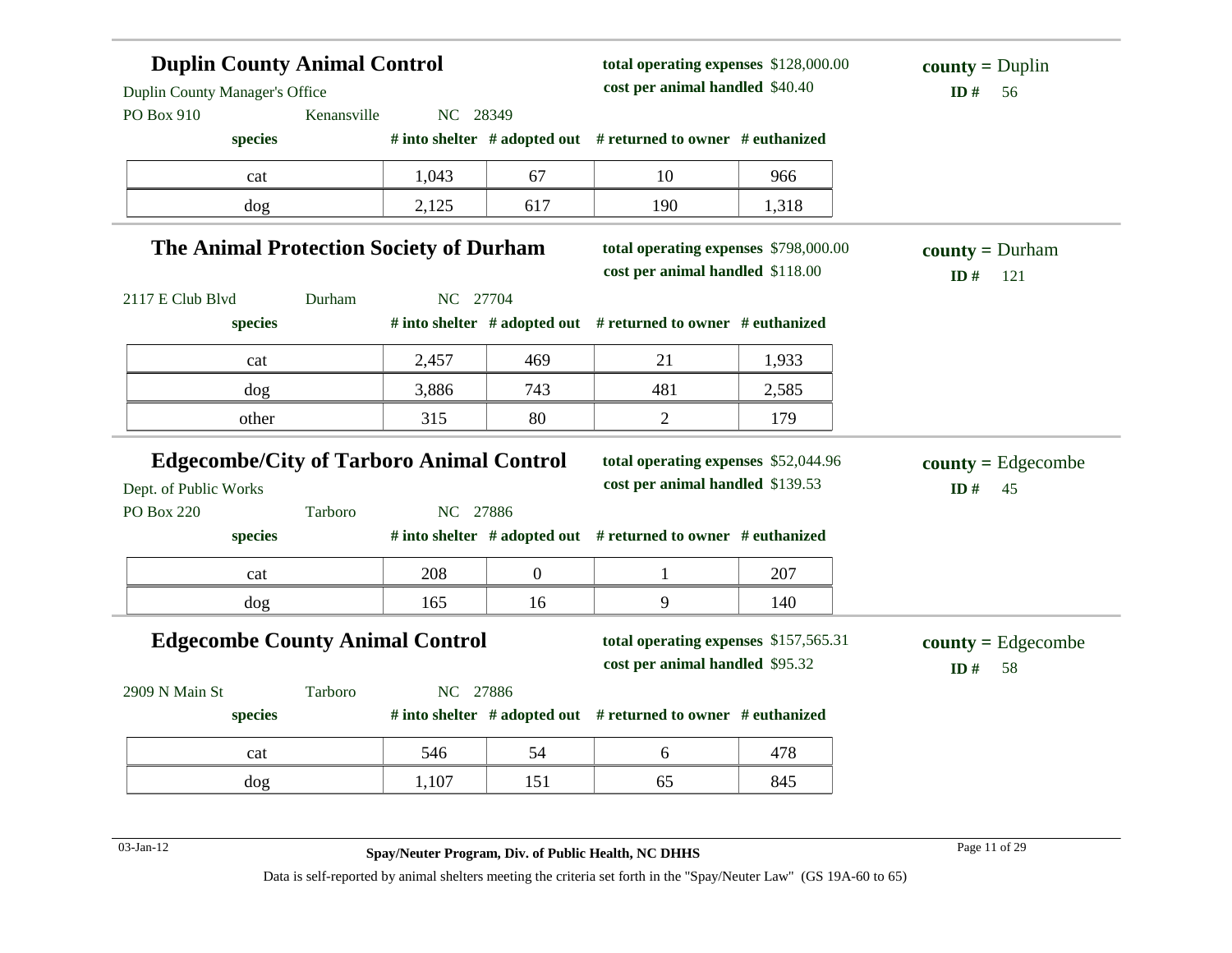## **Forsyth County Animal Shelter**

5570 Sturmer Park Circle Winston Salem NC 27105

**total operating expenses** \$1,938,686.00 **cost per animal handled** \$237.93 **ID #** 59

**county =** Forsyth

| species                               |                |                | # into shelter $#$ adopted out $#$ returned to owner $#$ euthanized |                |                           |
|---------------------------------------|----------------|----------------|---------------------------------------------------------------------|----------------|---------------------------|
| bird                                  | 28             | 16             | $\mathbf{0}$                                                        | $\overline{4}$ |                           |
| cat                                   | 3,474          | 343            | 57                                                                  | 3,051          |                           |
| $_{\text{cow}}$                       | 13             | 9              | $\overline{0}$                                                      | 3              |                           |
| dog                                   | 4,431          | 918            | 499                                                                 | 2,955          |                           |
| wildlife                              | 202            | 27             | $\boldsymbol{0}$                                                    | 135            |                           |
| <b>Franklin County Animal Control</b> |                |                | total operating expenses \$312,368.00                               |                | $county = Franklin$       |
| Franklin County Health Dept           |                |                | cost per animal handled \$83.00                                     |                | ID $#$<br>60              |
| 107 Industrial Dr Ste C<br>Louisburg  | NC 27549       |                |                                                                     |                |                           |
| species                               |                |                | # into shelter # adopted out # returned to owner # euthanized       |                |                           |
| cat                                   | 1,625          | 243            | 16                                                                  | 1,257          |                           |
| dog                                   | 2,063          | 834            | 223                                                                 | 855            |                           |
| other                                 | 86             | $\overline{2}$ | $\overline{4}$                                                      | 57             |                           |
| <b>Gaston County Animal Control</b>   |                |                | total operating expenses \$1,053,566.00                             |                | <b>county</b> = $G$ aston |
| <b>Gaston County Police Dept</b>      |                |                | cost per animal handled \$115.69                                    |                | ID#<br>61                 |
| PO Box 479<br><b>Dallas</b>           | NC 28034       |                |                                                                     |                |                           |
| species                               |                |                | # into shelter # adopted out # returned to owner # euthanized       |                |                           |
| bat                                   | 17             | $\overline{0}$ | $\boldsymbol{0}$                                                    | 17             |                           |
| cat                                   | 4,362          | 597            | 37                                                                  | 3,497          |                           |
| deer                                  | $\overline{4}$ | $\overline{0}$ | $\mathbf{0}$                                                        | $\overline{2}$ |                           |
| dog                                   | 4,588          | 926            | 400                                                                 | 3,167          |                           |
| fox                                   | 10             | $\overline{0}$ | $\boldsymbol{0}$                                                    | 10             |                           |
| goat                                  | $\overline{2}$ | $\overline{0}$ | $\mathbf{1}$                                                        | 1              |                           |
|                                       |                |                |                                                                     |                |                           |

03-Jan-12 Page 12 of 29 **Spay/Neuter Program, Div. of Public Health, NC DHHS**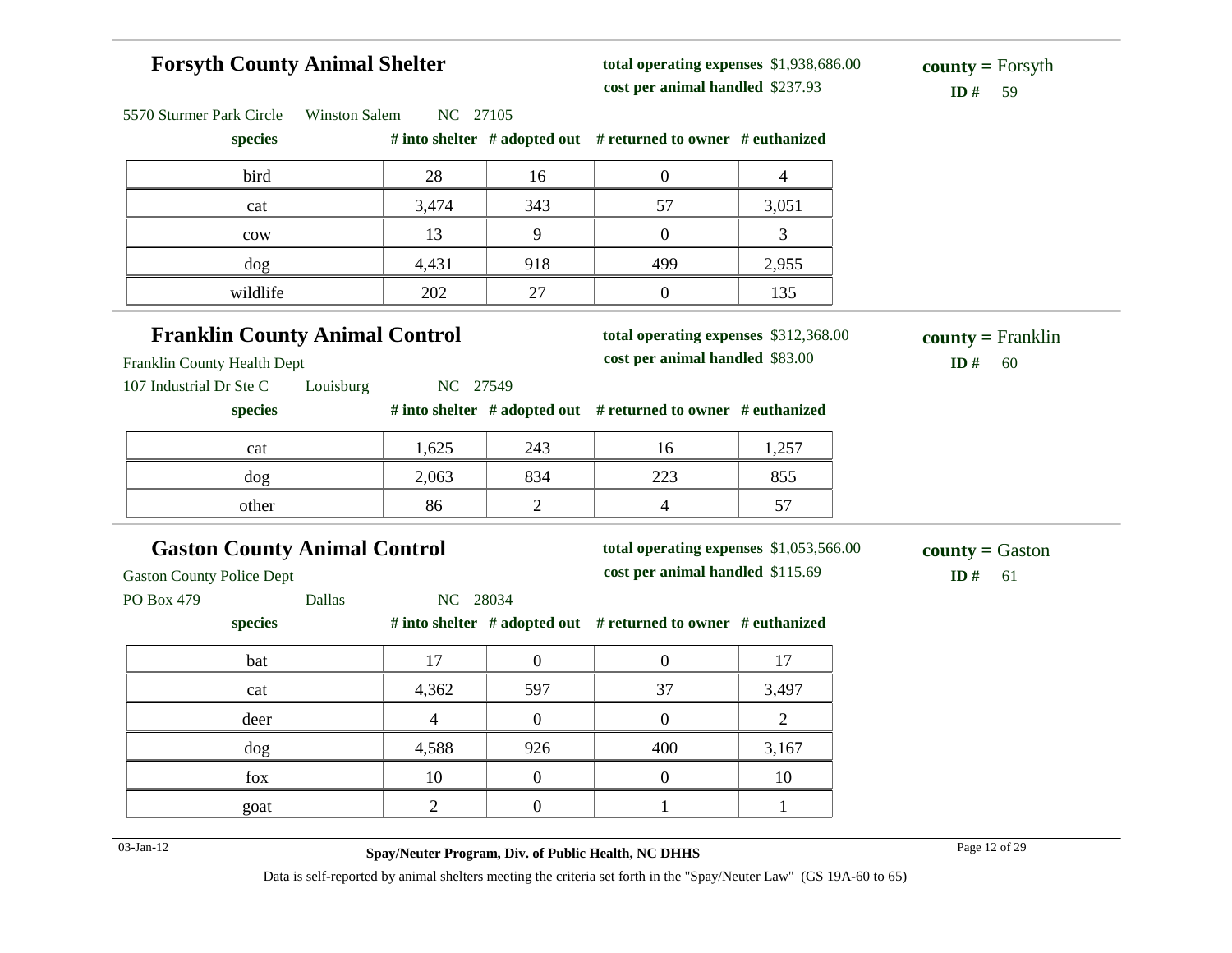| <b>Gaston County Animal Control</b><br><b>Gaston County Police Dept</b><br>PO Box 479<br>Dallas | NC 28034 |                  | total operating expenses \$1,053,566.00<br>cost per animal handled \$115.69 |                | <b>county</b> = Gaston<br>ID#<br>61 |
|-------------------------------------------------------------------------------------------------|----------|------------------|-----------------------------------------------------------------------------|----------------|-------------------------------------|
| species                                                                                         |          |                  | # into shelter # adopted out # returned to owner # euthanized               |                |                                     |
| opossum                                                                                         | 15       | $\overline{0}$   | $\overline{0}$                                                              | 8              |                                     |
| pig                                                                                             | 3        | 1                | $\overline{2}$                                                              | $\overline{0}$ |                                     |
| rabbit                                                                                          | 11       | $\boldsymbol{0}$ | $\boldsymbol{0}$                                                            | 10             |                                     |
| raccoon                                                                                         | 55       | $\mathbf{0}$     | $\overline{0}$                                                              | 55             |                                     |
| skunk                                                                                           | 3        | $\overline{0}$   | $\overline{0}$                                                              | $\mathbf{1}$   |                                     |
| squirrel                                                                                        | 9        | $\overline{0}$   | $\overline{0}$                                                              | 8              |                                     |
| <b>SEE #23 Gates County Animal Control</b><br><b>Gates County Sheriff's Dept</b>                |          |                  | total operating expenses \$95,683.00<br>cost per animal handled \$65.00     |                | $county = Gates$<br>ID#<br>62       |
| <b>PO Box 148</b><br>Gatesville                                                                 | NC 27938 |                  |                                                                             |                |                                     |
| species                                                                                         |          |                  | # into shelter # adopted out # returned to owner # euthanized               |                |                                     |
| cat                                                                                             | 326      | 29               | $\overline{0}$                                                              | 296            |                                     |
| dog                                                                                             | 325      | 87               | 16                                                                          | 243            |                                     |
| <b>Granville County Animal Control</b>                                                          |          |                  | total operating expenses \$248,464.00<br>cost per animal handled \$75.59    |                | $county = Granville$                |
| Dept of Emergency Services<br>PO Box 1642<br>Oxford                                             | NC 27565 |                  |                                                                             |                | ID#<br>64                           |
| species                                                                                         |          |                  | # into shelter # adopted out # returned to owner # euthanized               |                |                                     |
| cat                                                                                             | 1,493    | 69               | 7                                                                           | 1,417          |                                     |
| dog                                                                                             | 1,794    | 209              | 134                                                                         | 1,451          |                                     |
| other                                                                                           | 76       | $\mathbf{0}$     | $\overline{0}$                                                              | 34             |                                     |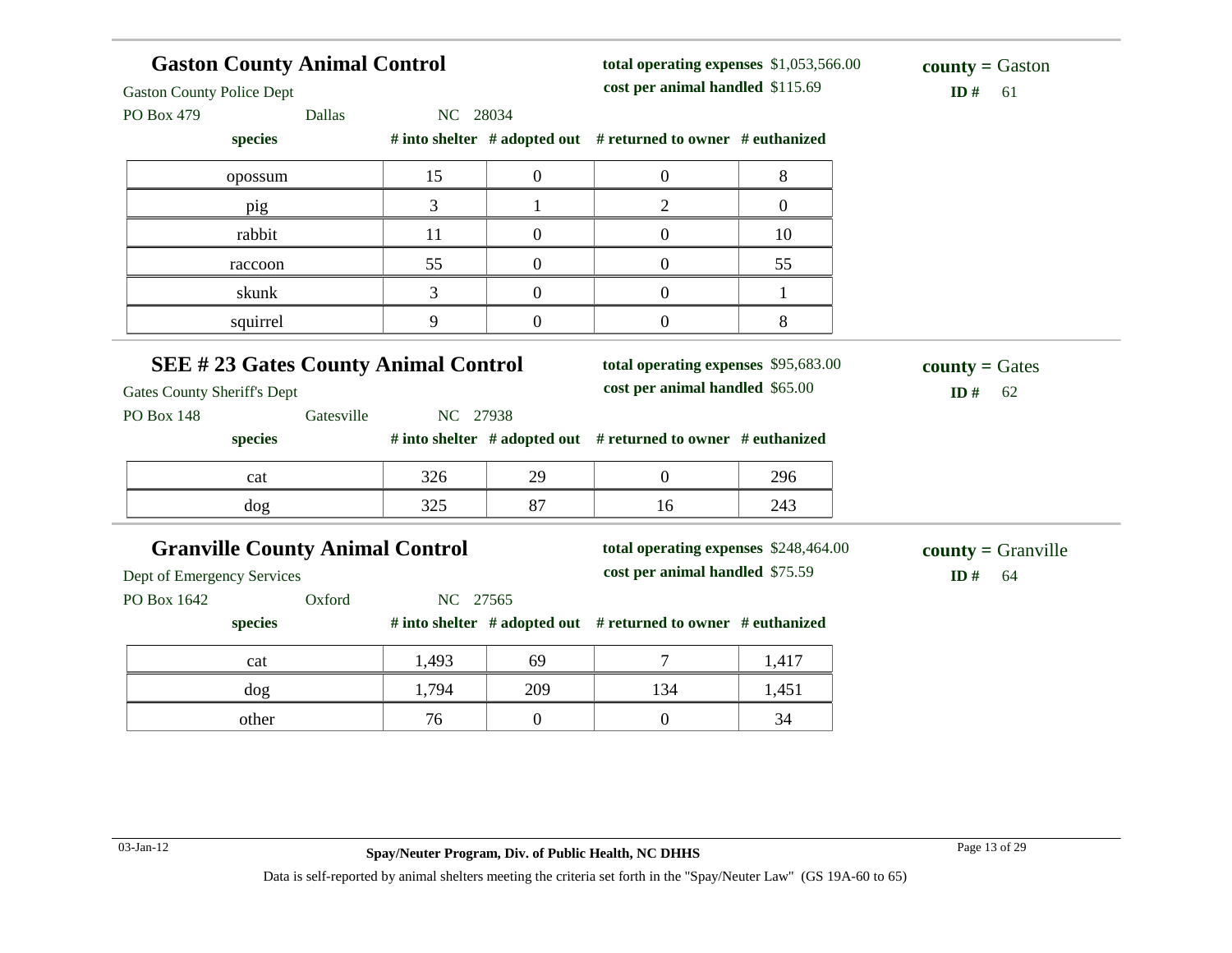| <b>Greene County Animal Control</b><br>Greene County Health Dept |              |                  | total operating expenses \$99,485.63<br>cost per animal handled \$115.41 | $county = Green$<br>ID#<br>65 |                           |
|------------------------------------------------------------------|--------------|------------------|--------------------------------------------------------------------------|-------------------------------|---------------------------|
| 227 Kingold Blvd - Ste B<br>Snow Hill<br>species                 | NC 28580     |                  | # into shelter # adopted out # returned to owner # euthanized            |                               |                           |
|                                                                  |              |                  |                                                                          |                               |                           |
| cat                                                              | 303          | 40               | $\mathbf{1}$                                                             | 255                           |                           |
| dog                                                              | 557          | 120              | 26                                                                       | 340                           |                           |
| parakeet                                                         | $\mathbf{1}$ | $\mathbf{1}$     | $\overline{0}$                                                           | $\overline{0}$                |                           |
| snake                                                            | $\mathbf{1}$ | $\mathbf{1}$     | $\boldsymbol{0}$                                                         | $\boldsymbol{0}$              |                           |
| <b>United Animal Coalition</b>                                   |              |                  | total operating expenses \$1,260,324.00                                  |                               | $county =$ Guilford       |
| <b>Guilford County Animal Shelter</b>                            |              |                  | cost per animal handled \$484.00                                         |                               | ID#<br>66                 |
| PO Box 8<br>Jamestown                                            |              | NC 27282-0008    |                                                                          |                               |                           |
| species                                                          |              |                  | # into shelter # adopted out # returned to owner # euthanized            |                               |                           |
| cat                                                              | 6,229        | 2,489            | 152                                                                      | 3,053                         |                           |
| dog                                                              | 7,593        | 3,147            | 984                                                                      | 3,244                         |                           |
| <b>Halifax County Env Health / Animal Control</b>                |              |                  | total operating expenses \$254,984.00                                    |                               | $county = \text{Halifax}$ |
| Attn: Jeff Dillard                                               |              |                  | cost per animal handled \$91.36                                          |                               | ID $#$<br>68              |
| Halifax<br>PO Box 10                                             | NC 27839     |                  |                                                                          |                               |                           |
| species                                                          |              |                  | # into shelter # adopted out # returned to owner # euthanized            |                               |                           |
| cat                                                              | 1,144        | 60               | 40                                                                       | 1,044                         |                           |
| dog                                                              | 1,620        | 481              | 291                                                                      | 848                           |                           |
|                                                                  |              |                  |                                                                          |                               |                           |
| opossum                                                          | 7            | $\mathbf{0}$     | $\mathbf{0}$                                                             | $\overline{0}$                |                           |
| raccoon                                                          | 8            | $\boldsymbol{0}$ | $\overline{0}$                                                           | $\overline{c}$                |                           |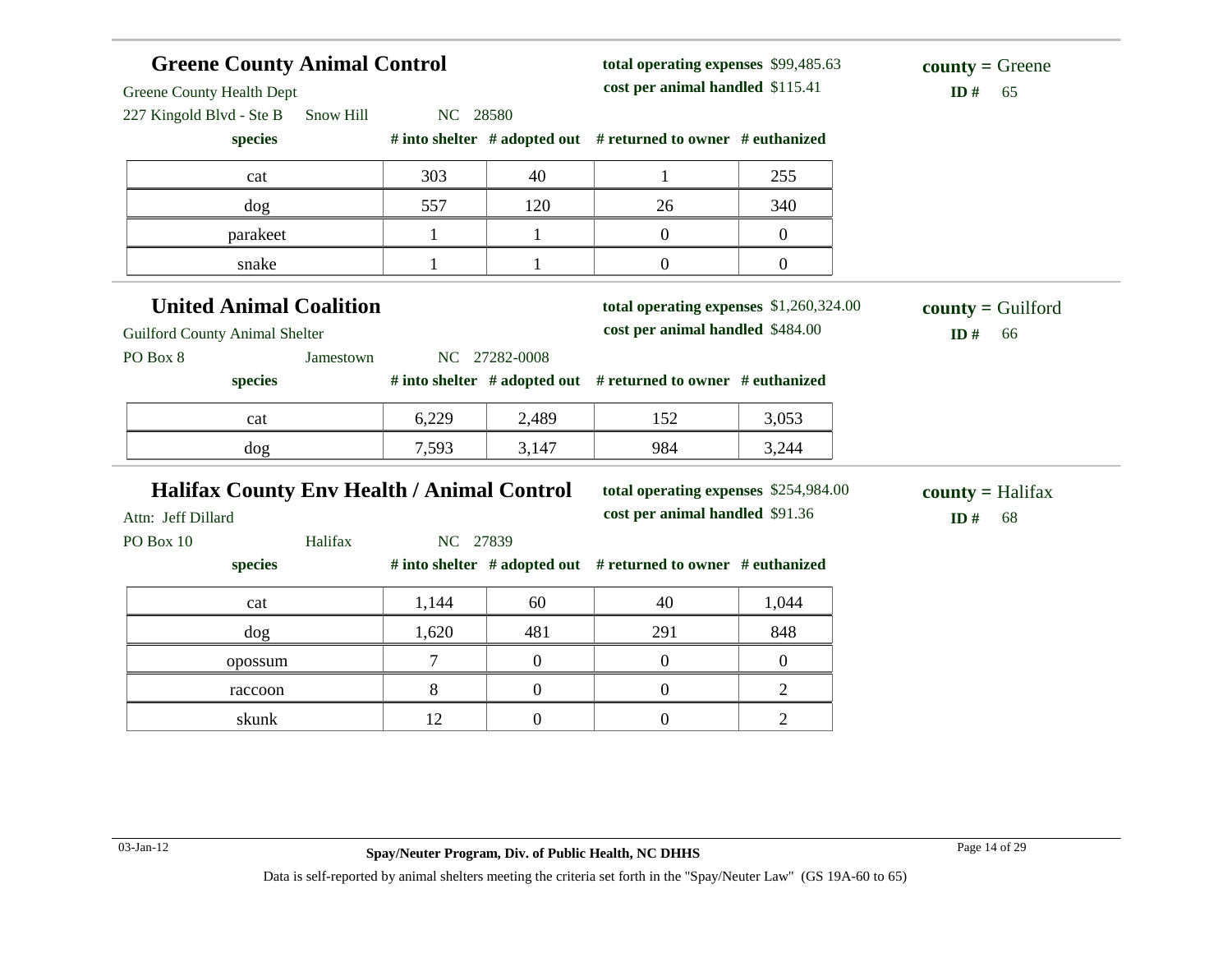## **Harnett County Animal Shelter**

**total operating expenses** \$387,532.00 **cost per animal handled**

 $ID# 70$ **county =** Harnett

Attn: Tino Medina

1137 E Cornelius Harnett B Lillington NC 27546

**species # into shelter # adopted out # returned to owner # euthanized**

| bat             | $\overline{2}$ | $\boldsymbol{0}$ | $\boldsymbol{0}$ | $\mathbf{1}$     |
|-----------------|----------------|------------------|------------------|------------------|
| beaver          | $\mathbf{1}$   | $\boldsymbol{0}$ | $\boldsymbol{0}$ | $\mathbf{1}$     |
| bird            | 16             | $\overline{4}$   | $\overline{2}$   | $\boldsymbol{0}$ |
| cat             | 2,576          | 529              | 28               | 1,690            |
| chicken         | 12             | $\boldsymbol{0}$ | 10               | $\boldsymbol{0}$ |
| $_{\text{cow}}$ | 21             | $\boldsymbol{0}$ | 21               | $\boldsymbol{0}$ |
| deer            | $\overline{2}$ | $\boldsymbol{0}$ | $\boldsymbol{0}$ | $\boldsymbol{0}$ |
| dog             | 3,111          | 827              | 184              | 1,506            |
| duck            | $\overline{2}$ | $\boldsymbol{0}$ | $\overline{2}$   | $\boldsymbol{0}$ |
| emu             | $\overline{2}$ | $\mathbf{1}$     | $\mathbf{1}$     | $\boldsymbol{0}$ |
| ferret          | $\overline{2}$ | $\overline{2}$   | $\boldsymbol{0}$ | $\boldsymbol{0}$ |
| fish            | $\overline{2}$ | $\boldsymbol{0}$ | $\boldsymbol{0}$ | $\boldsymbol{0}$ |
| fox             | $\overline{4}$ | $\boldsymbol{0}$ | $\boldsymbol{0}$ | $\overline{4}$   |
| goat            | 36             | $\overline{2}$   | 20               | $\boldsymbol{0}$ |
| guinea pig      | $\overline{2}$ | $\boldsymbol{0}$ | $\boldsymbol{0}$ | $\boldsymbol{0}$ |
| hawk            | $\,1$          | $\boldsymbol{0}$ | $\boldsymbol{0}$ | $\,1$            |
| horse           | 17             | 3                | 14               | $\boldsymbol{0}$ |
| iguana          | $\mathbf{1}$   | $\mathbf{1}$     | $\boldsymbol{0}$ | $\boldsymbol{0}$ |
| opossum         | 44             | $\boldsymbol{0}$ | $\boldsymbol{0}$ | $\boldsymbol{7}$ |
| otter           | $\,1\,$        | $\boldsymbol{0}$ | $\boldsymbol{0}$ | $\boldsymbol{0}$ |
| peacock         | 10             | 8                | $\boldsymbol{0}$ | $\boldsymbol{0}$ |
| pig             | $8\,$          | $\mathfrak{Z}$   | $\overline{4}$   | $\boldsymbol{0}$ |
| rabbit          | 16             | $\overline{2}$   | 10               | $\boldsymbol{0}$ |

03-Jan-12 Page 15 of 29 **Spay/Neuter Program, Div. of Public Health, NC DHHS**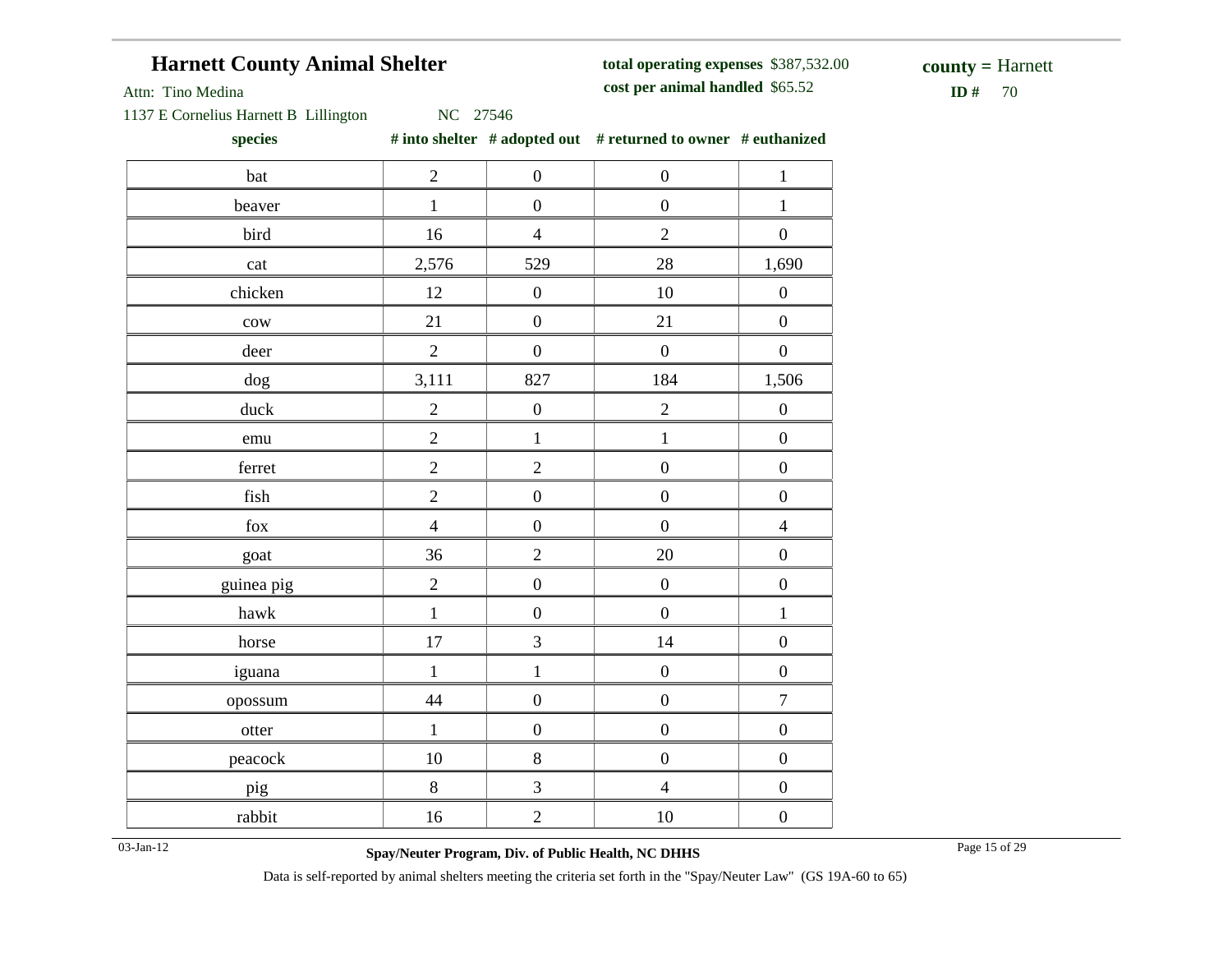| Attn: Tino Medina                                        | <b>Harnett County Animal Shelter</b> |                |                  | total operating expenses \$387,532.00<br>cost per animal handled \$65.52 |                  | $county = Harnett$<br>ID#<br>70               |
|----------------------------------------------------------|--------------------------------------|----------------|------------------|--------------------------------------------------------------------------|------------------|-----------------------------------------------|
| 1137 E Cornelius Harnett B Lillington                    |                                      | NC 27546       |                  |                                                                          |                  |                                               |
| species                                                  |                                      |                |                  | # into shelter # adopted out # returned to owner # euthanized            |                  |                                               |
| raccoon                                                  |                                      | 6              | $\boldsymbol{0}$ | $\mathbf{0}$                                                             | 5                |                                               |
| snake                                                    |                                      | $\overline{4}$ | $\overline{0}$   | $\boldsymbol{0}$                                                         | $\overline{2}$   |                                               |
| squirrel                                                 |                                      | 14             | $\overline{0}$   | $\overline{0}$                                                           | 13               |                                               |
| turtle                                                   |                                      | $\overline{2}$ | $\boldsymbol{0}$ | $\boldsymbol{0}$                                                         | $\boldsymbol{0}$ |                                               |
| <b>Haywood County Animal Control</b>                     |                                      |                |                  | total operating expenses \$407,000.00<br>cost per animal handled \$44.00 |                  | $\text{county} = \text{Haywood}$<br>ID#<br>71 |
| 245 Hemlock Street                                       | Waynesville                          | NC 28786       |                  |                                                                          |                  |                                               |
| species                                                  |                                      |                |                  | # into shelter # adopted out # returned to owner # euthanized            |                  |                                               |
|                                                          |                                      |                |                  |                                                                          |                  |                                               |
| $\log$                                                   |                                      | 2,078          | 715              | 351                                                                      | 988              |                                               |
| <b>Henderson County Animal Control</b>                   |                                      |                |                  | total operating expenses \$599,744.00                                    |                  |                                               |
|                                                          |                                      |                |                  | cost per animal handled \$167.66                                         |                  | $county = Henderson$<br>ID#<br>72             |
| species                                                  | Hendersonville                       | NC 28791       |                  | # into shelter # adopted out # returned to owner # euthanized            |                  |                                               |
| bird                                                     |                                      | 17             | 16               | $\overline{0}$                                                           | 1                |                                               |
| cat                                                      |                                      | 1,644          | 461              | 20                                                                       | 1,094            |                                               |
| dog                                                      |                                      | 1,882          | 866              | 183                                                                      | 840              |                                               |
| ferret                                                   |                                      | $\mathbf{1}$   | $\overline{0}$   | $\mathbf{0}$                                                             | $\mathbf{1}$     |                                               |
| goat                                                     |                                      | 16             | 13               | 3                                                                        | $\overline{0}$   |                                               |
| horse                                                    |                                      | 15             | 5                | $\overline{0}$                                                           | $\boldsymbol{0}$ |                                               |
| Henderson County Health Dept<br>810 Stoney Mtn Rd<br>pig |                                      | $\mathbf{1}$   | $\mathbf{1}$     | $\overline{0}$                                                           | 1                |                                               |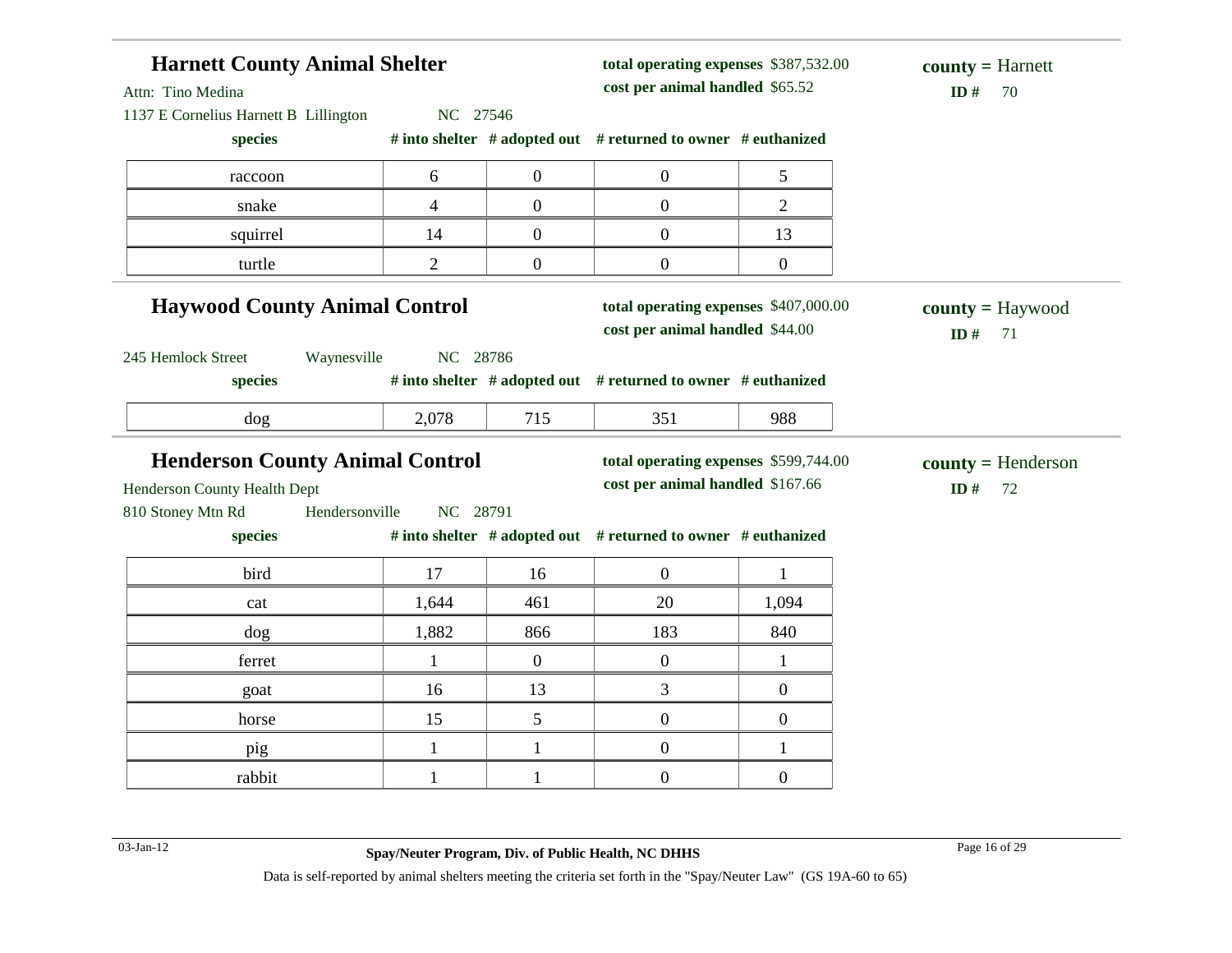| <b>Hertford County Animal Shelter</b><br>Hertford County Animal Contol<br>PO Box 566 | Winton      | NC 27986     |                  | total operating expenses \$58,292.00<br>cost per animal handled \$52.45 |                  | $county = Hertford$<br>ID#<br>73 |
|--------------------------------------------------------------------------------------|-------------|--------------|------------------|-------------------------------------------------------------------------|------------------|----------------------------------|
| species                                                                              |             |              |                  | # into shelter # adopted out # returned to owner # euthanized           |                  |                                  |
| cat                                                                                  |             | 572          | 95               | $\overline{2}$                                                          | 460              |                                  |
| dog                                                                                  |             | 539          | 246              | 5                                                                       | 276              |                                  |
| <b>Hoke County Animal Shelter</b>                                                    |             |              |                  | total operating expenses \$77,303.66                                    |                  | $county = Hoke$                  |
| Hoke County Animal Control                                                           |             |              |                  | cost per animal handled \$206.14                                        |                  | ID#<br>74                        |
| <b>PO Box 728</b>                                                                    | Raeford     | NC 28376     |                  |                                                                         |                  |                                  |
| species                                                                              |             |              |                  | # into shelter # adopted out # returned to owner # euthanized           |                  |                                  |
| cat                                                                                  |             | 89           | 14               | $\boldsymbol{0}$                                                        | 63               |                                  |
| dog                                                                                  |             | 286          | 26               | 34                                                                      | 186              |                                  |
| <b>Iredell County Animal Control</b>                                                 |             |              |                  | total operating expenses \$859,224.00                                   |                  | $county = Iredell$               |
|                                                                                      |             |              |                  | cost per animal handled \$120.49                                        |                  | ID $#$<br>76                     |
| 243 Twin Oaks Rd                                                                     | Statesville | NC 28625     |                  |                                                                         |                  |                                  |
| species                                                                              |             |              |                  | # into shelter # adopted out # returned to owner # euthanized           |                  |                                  |
| alligator                                                                            |             | $\mathbf{1}$ | $\boldsymbol{0}$ | $\boldsymbol{0}$                                                        | $\boldsymbol{0}$ |                                  |
| bat                                                                                  |             | 18           | $\overline{0}$   | $\overline{0}$                                                          | 11               |                                  |
| bird                                                                                 |             | 11           | $\boldsymbol{0}$ | $\overline{0}$                                                          | 8                |                                  |
|                                                                                      |             |              |                  |                                                                         |                  |                                  |
| buzzard                                                                              |             | $\mathbf{1}$ | $\overline{0}$   | $\overline{0}$                                                          | $\boldsymbol{0}$ |                                  |
| cat                                                                                  |             | 3,293        | 158              | 57                                                                      | 3,011            |                                  |
| chicken                                                                              |             | 36           | $\mathbf{1}$     | $\boldsymbol{0}$                                                        | 32               |                                  |
| cockatiel                                                                            |             | $\mathbf{1}$ | $\boldsymbol{0}$ | $\boldsymbol{0}$                                                        | $\mathbf{1}$     |                                  |
| cow                                                                                  |             | 10           | $\mathbf{1}$     | 9                                                                       | $\boldsymbol{0}$ |                                  |
| deer                                                                                 |             | 5            | $\mathbf{0}$     | $\mathbf{0}$                                                            | $\overline{4}$   |                                  |

03-Jan-12 Page 17 of 29 **Spay/Neuter Program, Div. of Public Health, NC DHHS**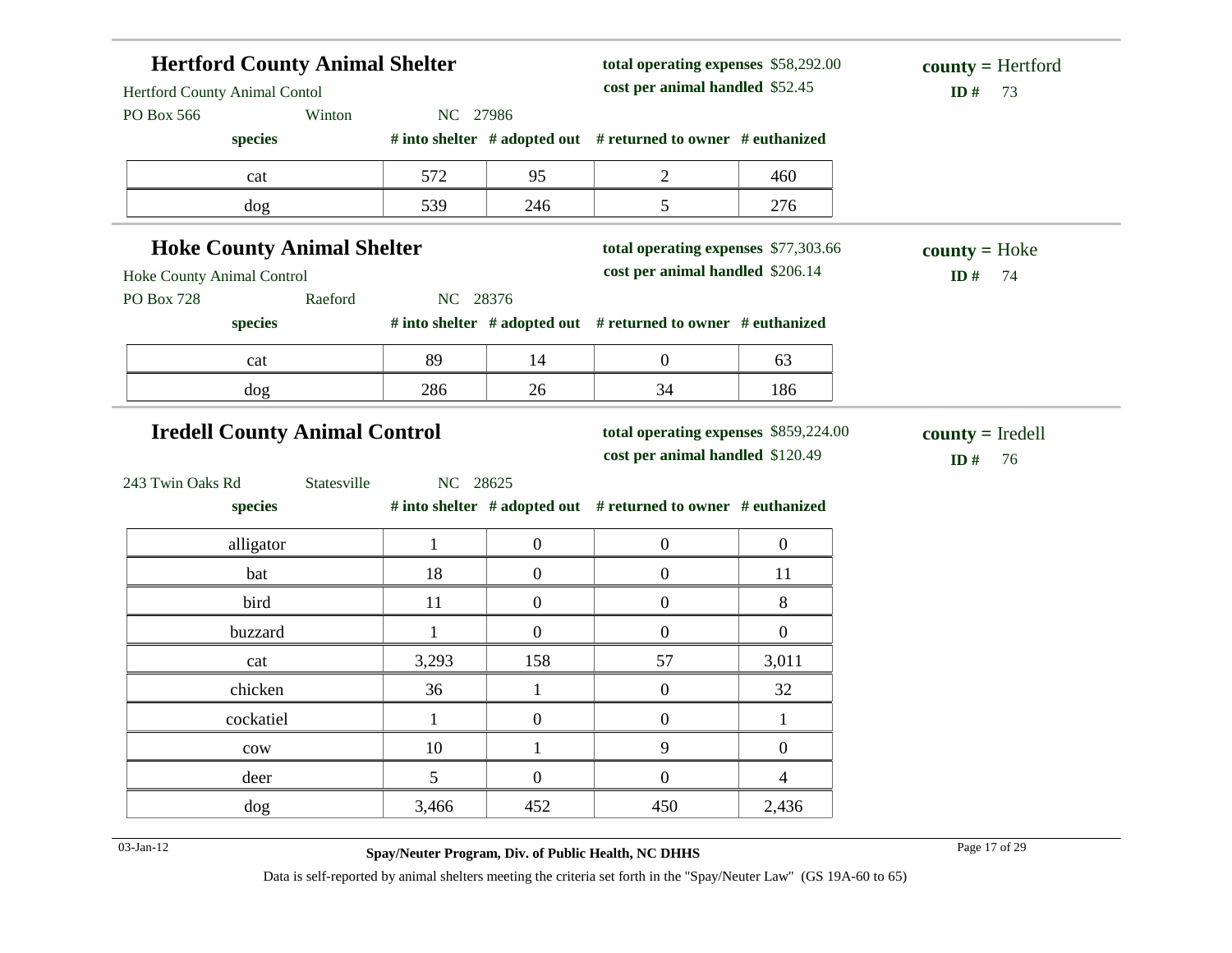## **Iredell County Animal Control**

**total operating expenses** \$859,224.00 **cost per animal handled**

 $ID# 76$ **county =** Iredell

| 243 Twin Oaks Rd |
|------------------|
|                  |

Statesville NC 28625

**species # into shelter # adopted out # returned to owner # euthanized**

| ж.                         |                |                  |                  |                  |
|----------------------------|----------------|------------------|------------------|------------------|
| emu                        | $\,1\,$        | $\boldsymbol{0}$ | $\boldsymbol{0}$ | $\boldsymbol{0}$ |
| ferret                     | $\overline{4}$ | $\mathbf{1}$     | 3                | $\boldsymbol{0}$ |
| $\operatorname{fish}$      | $\overline{2}$ | $\boldsymbol{0}$ | $\boldsymbol{0}$ | $\boldsymbol{0}$ |
| ${\rm fox}$                | $17\,$         | $\boldsymbol{0}$ | $\boldsymbol{0}$ | 13               |
| goat                       | 12             | 9                | $\overline{2}$   | $\boldsymbol{0}$ |
| goose                      | $\,1\,$        | $\boldsymbol{0}$ | $\boldsymbol{0}$ | $\boldsymbol{0}$ |
| groundhog                  | $\overline{7}$ | $\boldsymbol{0}$ | $\boldsymbol{0}$ | $\overline{4}$   |
| guinea pig                 | 21             | $18\,$           | $\boldsymbol{0}$ | $\mathbf{1}$     |
| $\ensuremath{\text{hawk}}$ | $\,1$          | $\boldsymbol{0}$ | $\boldsymbol{0}$ | $\boldsymbol{0}$ |
| horse                      | 19             | 3                | 16               | $\boldsymbol{0}$ |
| iguana                     | $\,1\,$        | $\,1$            | $\boldsymbol{0}$ | $\boldsymbol{0}$ |
| opossum                    | 44             | $\boldsymbol{0}$ | $\boldsymbol{0}$ | 16               |
| owl                        | 5              | $\boldsymbol{0}$ | $\boldsymbol{0}$ | $\,1\,$          |
| pig                        | $\overline{4}$ | 3                | $\mathbf{1}$     | $\boldsymbol{0}$ |
| rabbit                     | 13             | $\overline{2}$   | $\boldsymbol{0}$ | $8\,$            |
| raccoon                    | 109            | $\boldsymbol{0}$ | $\boldsymbol{0}$ | 81               |
| skunk                      | 21             | $\boldsymbol{0}$ | $\boldsymbol{0}$ | $\,8\,$          |
| snake                      | 9              | $\mathbf{1}$     | $\boldsymbol{0}$ | $\mathbf{1}$     |
| squirrel                   | $11\,$         | $\boldsymbol{0}$ | $\boldsymbol{0}$ | $\mathbf{9}$     |
| turtle                     | $\mathbf 1$    | $\boldsymbol{0}$ | $\boldsymbol{0}$ | $\,1$            |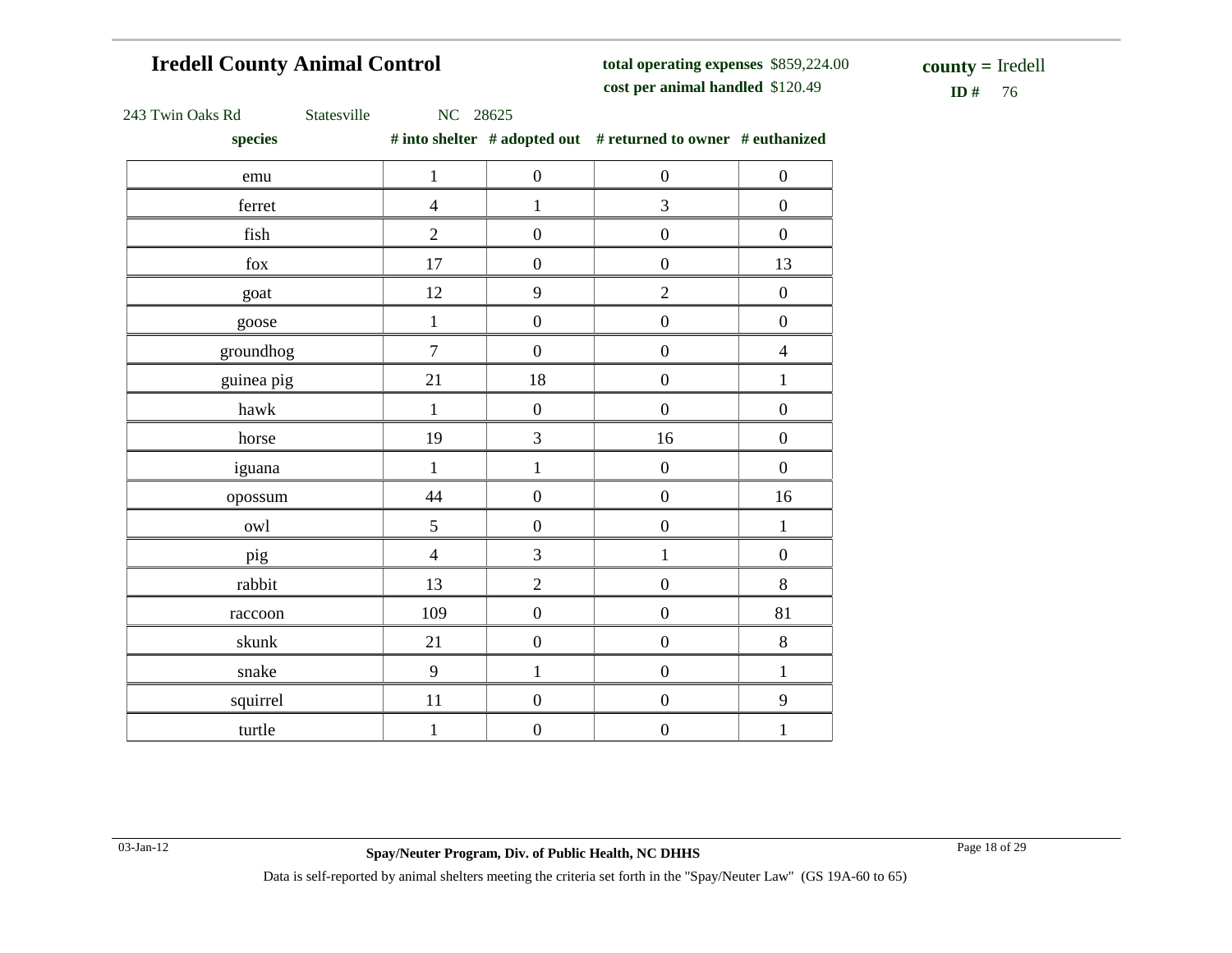#### **Jackson County Animal Control** Jackson County Health Dept 538 Scotts Creek Rd Sylva NC 28779 **species # into shelter # adopted out # returned to owner # euthanized total operating expenses** \$168,238.21 **cost per animal handled** \$169.59 **ID #** 77 **county =** Jackson cat 189 dog 625 282 84 233 other 20 0 0 3 **Johnston County Animal Control** 1320 N Brightleaf Blvd Smithfield NC 27577 **species # into shelter # adopted out # returned to owner # euthanized total operating expenses** \$452,117.00 **cost per animal handled** \$130.82 **ID #** 78 **county =** Johnston alligator and  $\begin{array}{ccccccc} & 1 & 1 & 1 & 0 & 0 \\ & & 1 & 1 & 0 & 0 \\ & & & & & & \end{array}$ bat 1 4 0 0 1 4 bird 6 8 0 3 cat 1,116 225 26 1,036 dog 2,319 603 315 1,458 donkey 1 1 0 1 0 duck 10 10 10 0 0 goat 19 9 9 0 0 goose  $1 \quad 0 \quad 0 \quad 1$ horse 18 2 14 2 rabbit 1 0 0 1 **Johnson County SPCA - Melinda Barefoot** Johnston County SPCA 720 Durham St Clayton NC 27520 **species # into shelter # adopted out # returned to owner # euthanized total operating expenses** \$41,498.87 **cost per animal handled** \$60.14 **ID #** 175 **county =** Johnston

03-Jan-12 Page 19 of 29 **Spay/Neuter Program, Div. of Public Health, NC DHHS**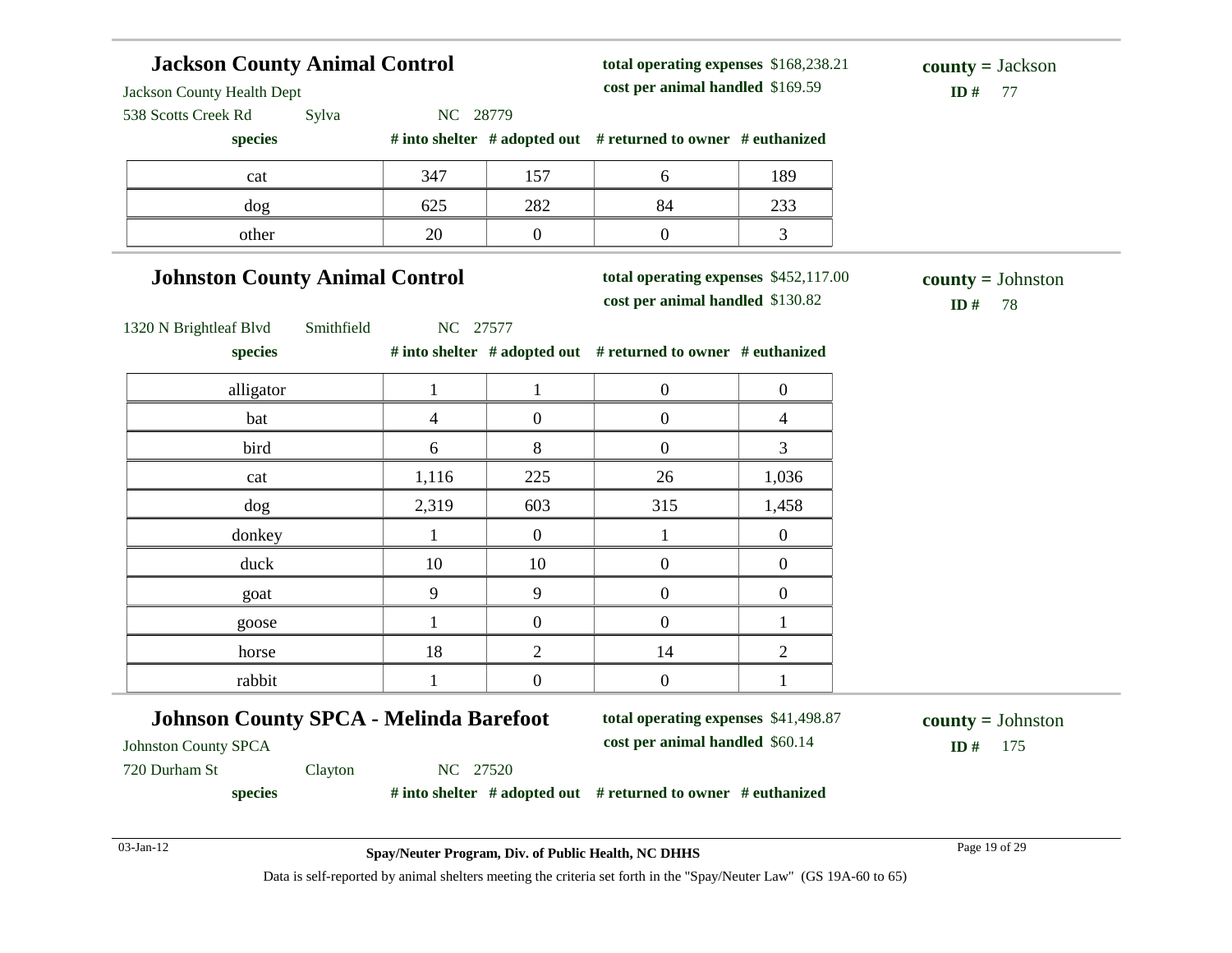| <b>Johnson County SPCA - Melinda Barefoot</b><br><b>Johnston County SPCA</b><br>720 Durham St | Clayton    | NC 27520 |     | total operating expenses \$41,498.87<br>cost per animal handled \$60.14   |                | $county = Johnston$<br>ID#<br>175 |
|-----------------------------------------------------------------------------------------------|------------|----------|-----|---------------------------------------------------------------------------|----------------|-----------------------------------|
| species                                                                                       |            |          |     | # into shelter # adopted out # returned to owner # euthanized             |                |                                   |
| cat                                                                                           |            | 179      | 70  | 5                                                                         | 75             |                                   |
| dog                                                                                           |            | 505      | 255 | 142                                                                       | 115            |                                   |
| other                                                                                         |            | 10       | 10  | $\mathbf{0}$                                                              | $\overline{0}$ |                                   |
| <b>Lenoir County SPCA Animal Shelter</b>                                                      |            |          |     | total operating expenses \$165,171.00<br>cost per animal handled \$49.14  |                | $county = Lenoir$<br>ID#<br>128   |
| PO Box 1481<br>species                                                                        | Kinston    | NC 28503 |     | # into shelter # adopted out # returned to owner # euthanized             |                |                                   |
| cat                                                                                           |            | 1,438    | 221 | 30                                                                        | 1,035          |                                   |
| dog                                                                                           |            | 1,923    | 844 | 106                                                                       | 860            |                                   |
| <b>Lincoln County Animal Control</b>                                                          |            |          |     | total operating expenses \$472,510.34<br>cost per animal handled \$65.00  |                | $county = Lincoln$<br>ID#<br>159  |
| PO Box 506<br>species                                                                         | Lincolnton | NC 28903 |     | # into shelter # adopted out # returned to owner # euthanized             |                |                                   |
| cat                                                                                           |            | 2,016    | 168 | 42                                                                        | 1,640          |                                   |
| dog                                                                                           |            | 1,848    | 364 | 52                                                                        | 1,232          |                                   |
| <b>Madison County Friends of Animals</b><br>Animal Shelter                                    |            |          |     | total operating expenses \$226,331.00<br>cost per animal handled \$182.81 |                | $county = Madison$<br>ID#<br>86   |
| 389 Long Branch Rd<br>species                                                                 | Marshall   | NC 28753 |     | # into shelter # adopted out # returned to owner # euthanized             |                |                                   |
| dog                                                                                           |            | 1,238    | 289 | 65                                                                        | 520            |                                   |

03-Jan-12 Page 20 of 29 **Spay/Neuter Program, Div. of Public Health, NC DHHS**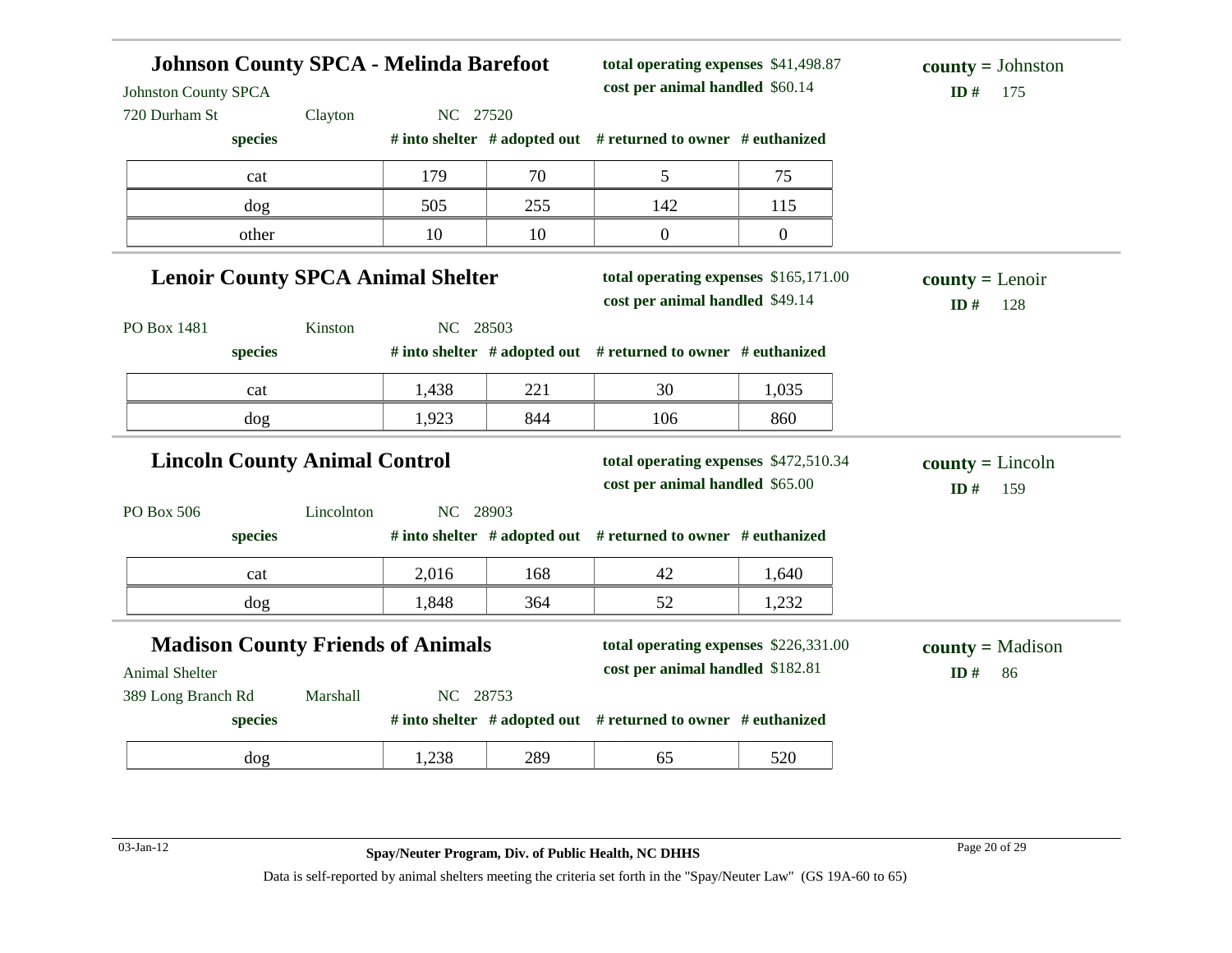| <b>McDowell County Animal Control</b>       |                    |          |                  | total operating expenses \$153,379.58<br>cost per animal handled \$58.77 |                | $county = McDowell$    |
|---------------------------------------------|--------------------|----------|------------------|--------------------------------------------------------------------------|----------------|------------------------|
| McDowell County Animal Shelter              |                    |          |                  |                                                                          |                | ID#<br>88              |
| 60 E Court St<br>species                    | Marion             | NC 28752 |                  | # into shelter # adopted out # returned to owner # euthanized            |                |                        |
| cat                                         |                    | 1,032    | 43               | 8                                                                        | 993            |                        |
| dog                                         |                    | 1,558    | 100              | 82                                                                       | 1,378          |                        |
| <b>Charlotte-Mecklenburg Animal Control</b> |                    |          |                  | total operating expenses \$4,726,007.55                                  |                | $county = Mecklenburg$ |
| Charlotte-Mecklenburg Police Dept           |                    |          |                  | cost per animal handled \$250.81                                         |                | ID#<br>20              |
| 8315 Byrum Dr                               | Charlotte          | NC 28217 |                  |                                                                          |                |                        |
| species                                     |                    |          |                  | # into shelter # adopted out # returned to owner # euthanized            |                |                        |
| cat                                         |                    | 7,122    | 1,072            | 221                                                                      | 5,733          |                        |
| dog                                         |                    | 9,412    | 2,561            | 1,641                                                                    | 5,057          |                        |
| other                                       |                    | 2,309    | 227              | 17                                                                       | 1,535          |                        |
| <b>Mitchell County Animal Shelter</b>       |                    |          |                  | total operating expenses \$1,315.96                                      |                | $county = Mitchell$    |
|                                             |                    |          |                  | cost per animal handled \$74.88                                          |                | ID#<br>89              |
| PO Box 308                                  | <b>Spruce Pine</b> | NC 28777 |                  |                                                                          |                |                        |
| species                                     |                    |          |                  | # into shelter # adopted out # returned to owner # euthanized            |                |                        |
| cat                                         |                    | 528      | 129              | 8                                                                        | 341            |                        |
| dog                                         |                    | 541      | 262              | 36                                                                       | 186            |                        |
| other                                       |                    | 11       | 8                | $\overline{0}$                                                           | $\overline{2}$ |                        |
| <b>Montgomery County Animal Control</b>     |                    |          |                  | total operating expenses \$103,387.49                                    |                | $county = Montgomery$  |
| c/o Laura Morton                            |                    |          |                  | cost per animal handled \$76.30                                          |                | ID#<br>90              |
| PO Box 425                                  | <b>Troy</b>        | NC 27371 |                  |                                                                          |                |                        |
| species                                     |                    |          |                  | # into shelter # adopted out # returned to owner # euthanized            |                |                        |
| cat                                         |                    | 567      | 5                | $\boldsymbol{0}$                                                         | 562            |                        |
| dog                                         |                    |          |                  | 51                                                                       | 693            |                        |
|                                             |                    | 744      | $\boldsymbol{0}$ |                                                                          |                |                        |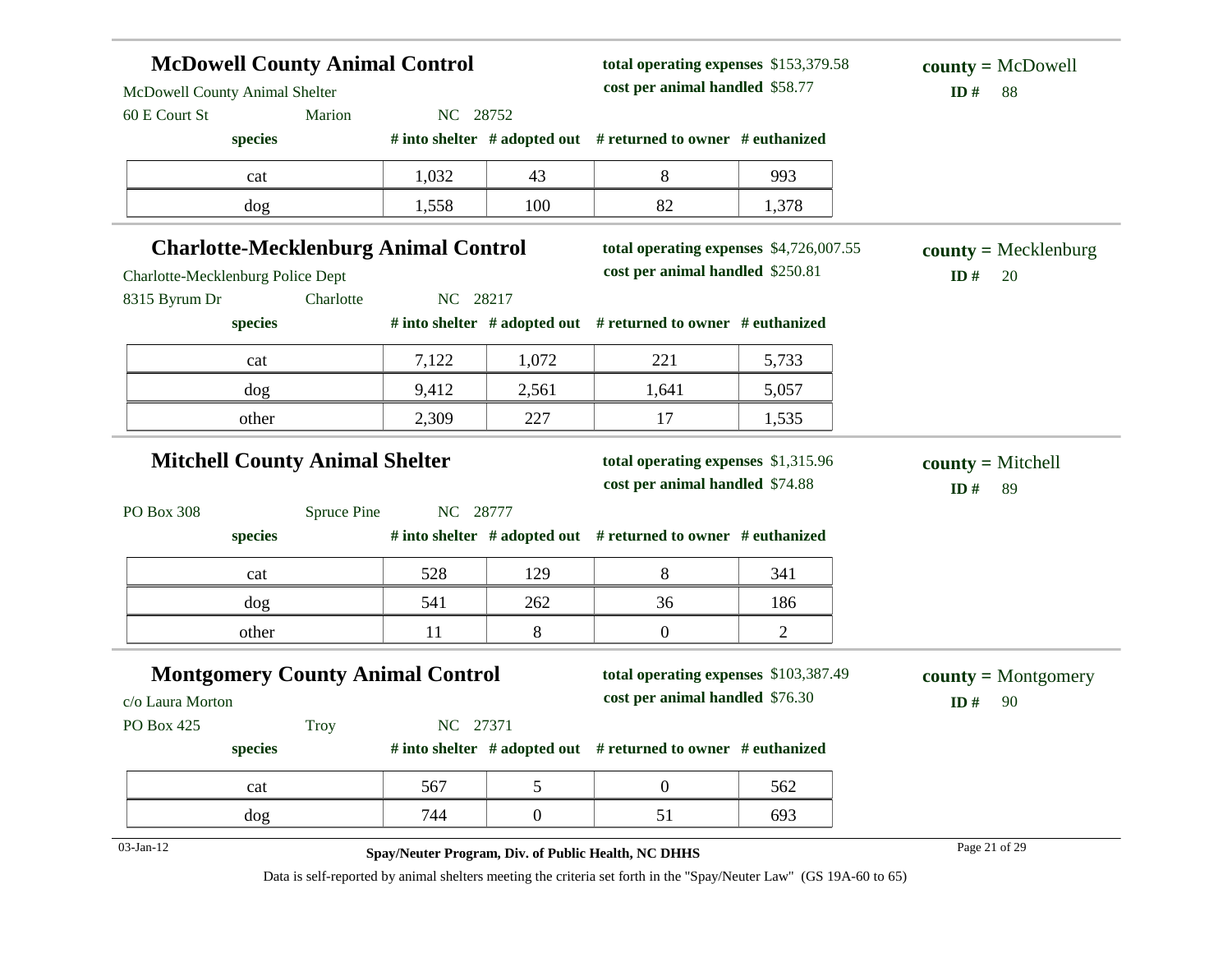| c/o Laura Morton<br>PO Box 425                               | <b>Montgomery County Animal Control</b><br>NC 27371 |          | total operating expenses \$103,387.49<br>cost per animal handled \$76.30 |                                                                          | $county = Montgomery$<br>ID#<br>90 |                                   |
|--------------------------------------------------------------|-----------------------------------------------------|----------|--------------------------------------------------------------------------|--------------------------------------------------------------------------|------------------------------------|-----------------------------------|
| species                                                      | Troy                                                |          |                                                                          | # into shelter # adopted out # returned to owner # euthanized            |                                    |                                   |
| other                                                        |                                                     | 44       | $\boldsymbol{0}$                                                         | $\mathbf{0}$                                                             | 44                                 |                                   |
| <b>Animal Center of Moore County</b>                         |                                                     |          |                                                                          | total operating expenses \$644,395.00                                    |                                    | $county = Moore$                  |
| c/o Moore County Health Dept                                 |                                                     |          |                                                                          | cost per animal handled \$128.82                                         |                                    | ID#<br>91                         |
| PO Box 279                                                   | Carthage                                            | NC 28327 |                                                                          |                                                                          |                                    |                                   |
| species                                                      |                                                     |          |                                                                          | # into shelter # adopted out # returned to owner # euthanized            |                                    |                                   |
| cat                                                          |                                                     | 2,162    | 528                                                                      | 36                                                                       | 1,586                              |                                   |
| dog                                                          |                                                     | 2,828    | 969                                                                      | 314                                                                      | 1,529                              |                                   |
| Rocky Mount Police Dept                                      |                                                     |          |                                                                          | cost per animal handled \$73.92                                          |                                    | ID $#$<br>42                      |
| PO Box 1180<br>species                                       | <b>Rocky Mount</b>                                  | NC 27801 |                                                                          | # into shelter # adopted out # returned to owner # euthanized            |                                    |                                   |
| cat                                                          |                                                     | 743      | 76                                                                       | 17                                                                       | 670                                |                                   |
| dog                                                          |                                                     | 1,179    | 407                                                                      | 252                                                                      | 674                                |                                   |
| other                                                        |                                                     | 140      | $\overline{0}$                                                           | $\overline{0}$                                                           | 140                                |                                   |
| <b>Nash County Animal Control</b><br>Nash County Health Dept |                                                     |          |                                                                          | total operating expenses \$283,012.31<br>cost per animal handled \$98.30 |                                    | <b>county</b> = Nash<br>ID#<br>93 |
| PO Box 849                                                   | Nashville                                           | NC 27856 |                                                                          |                                                                          |                                    |                                   |
| species                                                      |                                                     |          |                                                                          | # into shelter # adopted out # returned to owner # euthanized            |                                    |                                   |
| cat                                                          |                                                     | 1,490    | 50                                                                       | 11                                                                       | 1,415                              |                                   |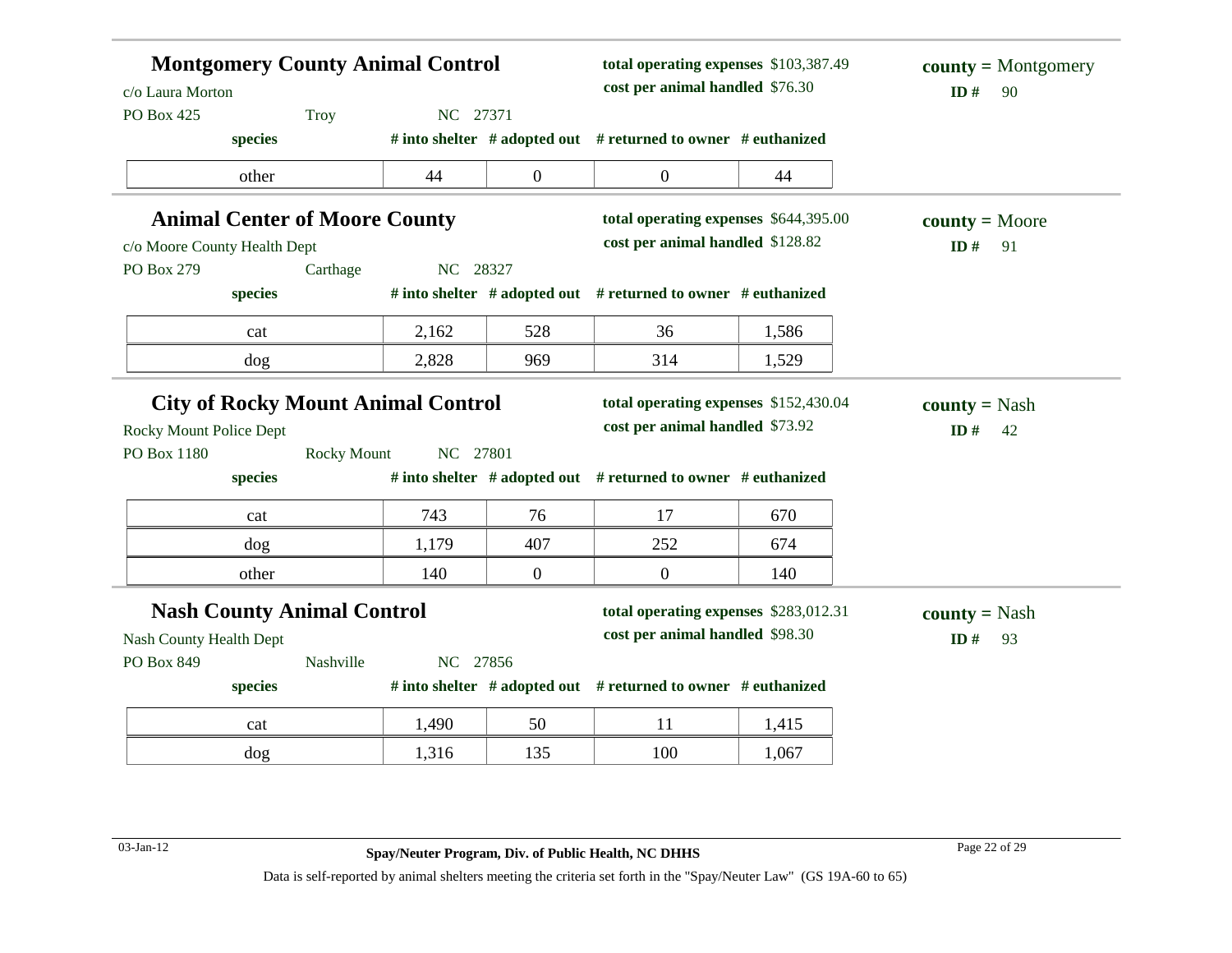| New Hanover County Health Dept                                                | <b>New Hanover County Animal Control Service</b>    | total operating expenses \$1,058,528.00<br>cost per animal handled \$209.00 |                                                                          | <b>county</b> = New Hanover<br>ID#<br>94 |                                            |
|-------------------------------------------------------------------------------|-----------------------------------------------------|-----------------------------------------------------------------------------|--------------------------------------------------------------------------|------------------------------------------|--------------------------------------------|
| 180 Division Dr                                                               | Wilmington<br>NC 28401                              |                                                                             |                                                                          |                                          |                                            |
| species                                                                       |                                                     |                                                                             | # into shelter # adopted out # returned to owner # euthanized            |                                          |                                            |
| cat                                                                           | 2,043                                               | 462                                                                         | 20                                                                       | 1,432                                    |                                            |
| dog                                                                           | 1,805                                               | 489                                                                         | 128                                                                      | 719                                      |                                            |
| other                                                                         | 19                                                  | 6                                                                           | $\mathbf{0}$                                                             | 13                                       |                                            |
| Northampton County Health Dept                                                | <b>Northampton County Animal Control</b>            |                                                                             | total operating expenses \$59,521.17<br>cost per animal handled \$108.22 |                                          | $county = \text{Northampton}$<br>ID#<br>95 |
| PO Box 635<br>species                                                         | NC 27845<br>Jackson                                 |                                                                             | # into shelter $#$ adopted out $#$ returned to owner $#$ euthanized      |                                          |                                            |
| cat                                                                           | 224                                                 | $\boldsymbol{0}$                                                            | $\boldsymbol{0}$                                                         | 224                                      |                                            |
| dog                                                                           | 326                                                 | 6                                                                           | $\boldsymbol{0}$                                                         | 320                                      |                                            |
|                                                                               | <b>Onslow County Animal Control</b>                 |                                                                             | total operating expenses \$645,173.00<br>cost per animal handled \$87.29 |                                          | $county = Onslow$<br>ID#<br>97             |
| 244 Georgetown Rd<br>species                                                  | NC 28540<br>Jacksonville                            |                                                                             | # into shelter # adopted out # returned to owner # euthanized            |                                          |                                            |
| cat                                                                           | 3,607                                               | 334                                                                         | 46                                                                       | 3,051                                    |                                            |
| dog                                                                           | 3,703                                               | 1,448                                                                       | 536                                                                      | 1,593                                    |                                            |
|                                                                               | <b>Orange County Animal Shelter</b>                 |                                                                             | total operating expenses \$896,459.00                                    |                                          | <b>county</b> = Orange                     |
| <b>Orange County Animal Shelter</b><br>1081 Martin Luther King Jr Chapel Hill | NC 27514                                            |                                                                             | cost per animal handled \$201.00                                         |                                          | ID#<br>200                                 |
| species                                                                       |                                                     |                                                                             | # into shelter # adopted out # returned to owner # euthanized            |                                          |                                            |
| cat                                                                           | 1,993                                               | 948                                                                         | 62                                                                       | 938                                      |                                            |
| dog                                                                           | 2,036                                               | 812                                                                         | 425                                                                      | 773                                      |                                            |
| other                                                                         | 436                                                 | 132                                                                         | 46                                                                       | 182                                      |                                            |
| 03-Jan-12                                                                     | Spay/Neuter Program, Div. of Public Health, NC DHHS |                                                                             |                                                                          |                                          | Page 23 of 29                              |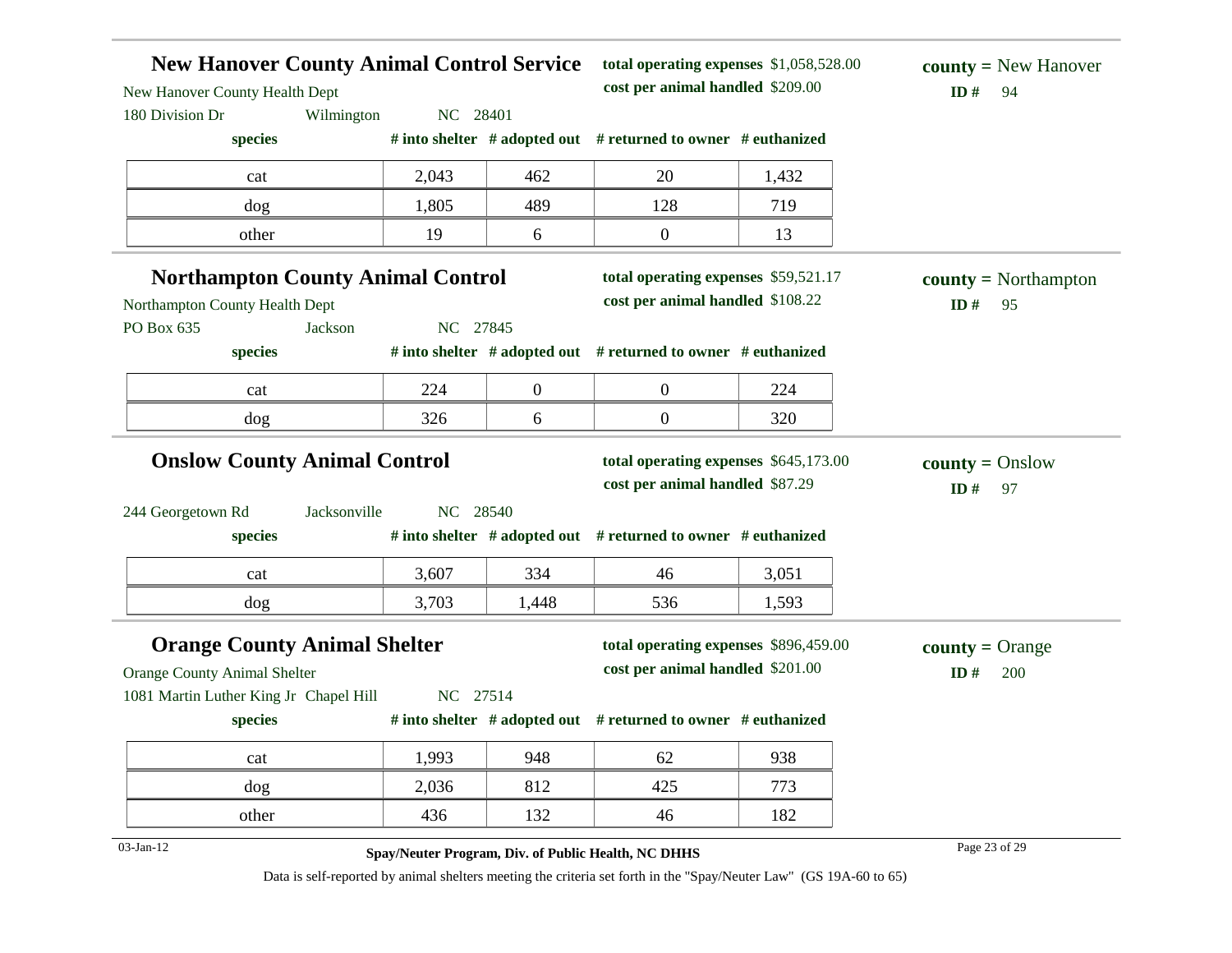| Pasquotank County Sheriff's Dept                                              |                | <b>Pasquotank County Animal Control</b> |               | total operating expenses \$209,571.84<br>cost per animal handled \$63.87 |                  | <b>county</b> = Pasquotank<br>ID#<br>100 |
|-------------------------------------------------------------------------------|----------------|-----------------------------------------|---------------|--------------------------------------------------------------------------|------------------|------------------------------------------|
| PO Box 587                                                                    | Elizabeth City |                                         | NC 27907-0587 |                                                                          |                  |                                          |
| species                                                                       |                |                                         |               | # into shelter # adopted out # returned to owner # euthanized            |                  |                                          |
| cat                                                                           |                | 1,946                                   | 273           | 42                                                                       | 1,567            |                                          |
| dog                                                                           |                | 1,335                                   | 527           | 329                                                                      | 485              |                                          |
| The SPCA of NE North Carolina<br>c/o Jo Ellen Smith                           |                |                                         |               | total operating expenses \$209,571.84<br>cost per animal handled \$63.87 |                  | $county = Pasquotank$<br>ID#<br>131      |
| PO Box 1772                                                                   | Elizabeth City | NC 27906                                |               |                                                                          |                  |                                          |
| species                                                                       |                |                                         |               | # into shelter # adopted out # returned to owner # euthanized            |                  |                                          |
| cat                                                                           |                | 1,946                                   | 273           | 42                                                                       | 1,567            |                                          |
| dog                                                                           |                | 1,335                                   | 527           | 329                                                                      | 485              |                                          |
|                                                                               |                |                                         |               |                                                                          |                  |                                          |
| <b>SEE #23 Perquimans County Animal Control</b>                               | Hertford       | NC 27944                                |               | total operating expenses \$109,614.00<br>cost per animal handled \$65.00 |                  | <b>county</b> = Perquimans<br>ID#<br>102 |
| species                                                                       |                |                                         |               | # into shelter # adopted out # returned to owner # euthanized            |                  |                                          |
| cat                                                                           |                | 359                                     | 27            | 7                                                                        | 321              |                                          |
| dog                                                                           |                | 326                                     | 82            | 25                                                                       | 214              |                                          |
| other                                                                         |                | 40                                      | 40            | $\boldsymbol{0}$                                                         | $\boldsymbol{0}$ |                                          |
| <b>Person County Animal Control</b>                                           |                |                                         |               | total operating expenses \$260,000.00<br>cost per animal handled \$72.00 |                  | $county = Person$<br>ID $#$<br>103       |
|                                                                               | Roxboro        | NC 27573                                |               |                                                                          |                  |                                          |
| Perquimans County Sheriff's Dept<br>PO Box 45<br>2103 Chub Lake Rd<br>species |                |                                         |               | # into shelter # adopted out # returned to owner # euthanized            |                  |                                          |
| cat                                                                           |                | 988                                     | 49            | 4                                                                        | 914              |                                          |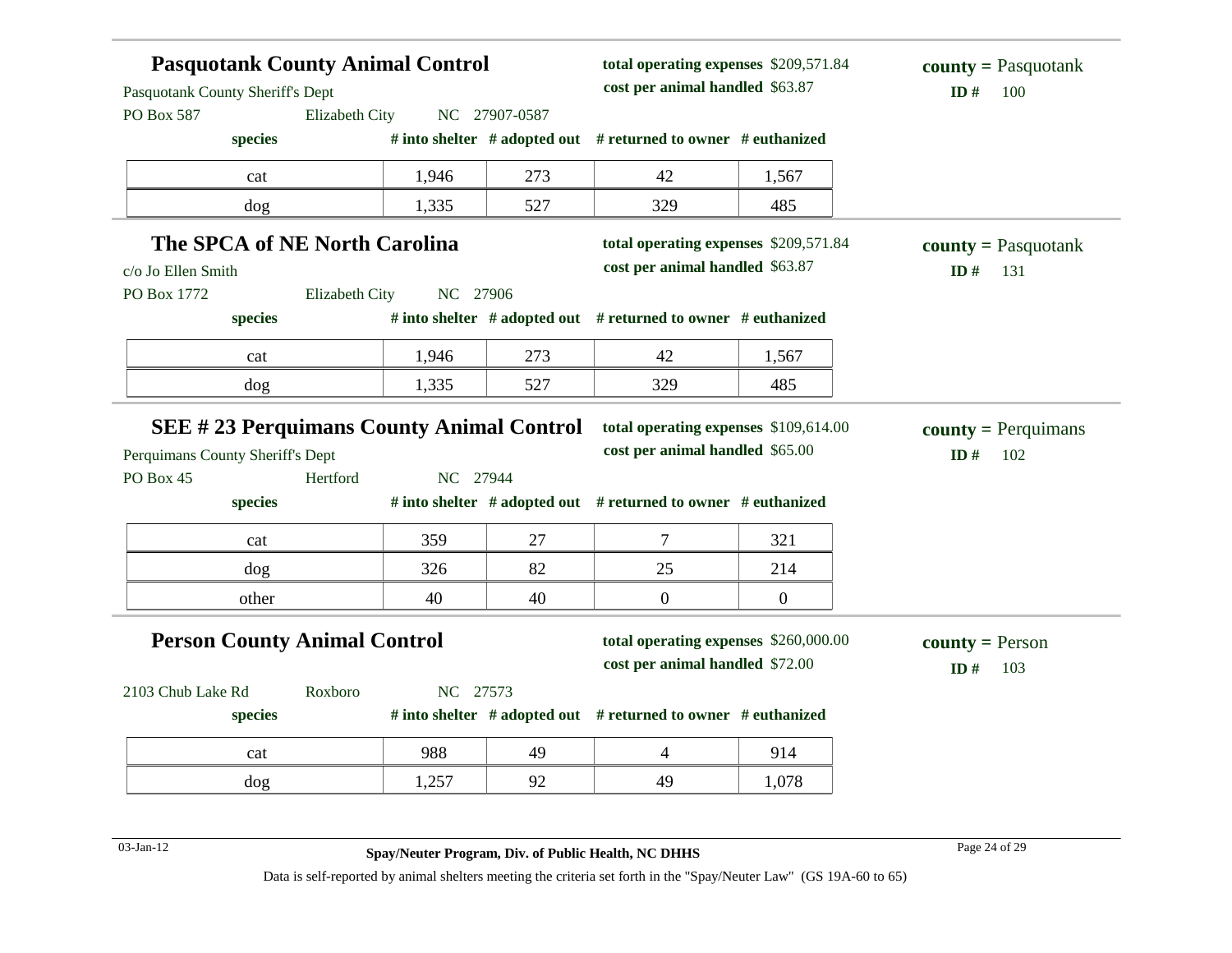| <b>Pitt County Animal Control</b><br><b>Pitt County Animal Shelter</b><br>1717 W 5th St                                     | Greenville | NC 27834 |     | total operating expenses \$466,013.00<br>cost per animal handled \$100.15       |       | <b>county</b> = $P$ itt<br>ID#<br>104 |
|-----------------------------------------------------------------------------------------------------------------------------|------------|----------|-----|---------------------------------------------------------------------------------|-------|---------------------------------------|
| species                                                                                                                     |            |          |     | # into shelter # adopted out # returned to owner # euthanized                   |       |                                       |
| cat                                                                                                                         |            | 1,955    | 440 | 19                                                                              | 1,433 |                                       |
| dog                                                                                                                         |            | 2,689    | 885 | 245                                                                             | 1,497 |                                       |
| <b>Randolph County Animal Control</b><br>Randolph County Health Dept                                                        |            |          |     | total operating expenses \$348,422.00<br>cost per animal handled \$49.53        |       | $county = Randombh$<br>ID#<br>106     |
| 2222-B S Fayetteville St<br>species                                                                                         | Asheboro   | NC 27203 |     | # into shelter # adopted out # returned to owner # euthanized                   |       |                                       |
| cat                                                                                                                         |            | 3,235    | 131 | 14                                                                              | 3,086 |                                       |
|                                                                                                                             |            |          |     |                                                                                 |       |                                       |
| dog                                                                                                                         |            | 3,344    | 403 | 221                                                                             | 2,641 |                                       |
| <b>Richmond County Animal Control</b>                                                                                       |            |          |     | total operating expenses \$395,629.66<br>cost per animal handled \$87.66        |       | $county = Richard$<br>ID#<br>107      |
| species                                                                                                                     | Rockingham | NC 28379 |     | # into shelter # adopted out # returned to owner # euthanized                   |       |                                       |
| cat                                                                                                                         |            | 1,420    | 244 | 5                                                                               | 1,118 |                                       |
| dog                                                                                                                         |            | 3,068    | 418 | 113                                                                             | 2,562 |                                       |
| <b>Richmond County Health Dept</b><br>127 Caroline St<br><b>Robeson County Animal Control</b><br>Robeson County Health Dept |            |          |     | total operating expenses \$129,408.94<br>cost per animal handled \$27.30        |       | $county = Robeson$<br>ID#<br>109      |
|                                                                                                                             | Lumberton  | NC 28358 |     |                                                                                 |       |                                       |
| 460 Country Club Blvd<br>species<br>cat                                                                                     |            | 1,317    | 67  | # into shelter # adopted out # returned to owner # euthanized<br>$\overline{7}$ | 1,095 |                                       |

03-Jan-12 Page 25 of 29 **Spay/Neuter Program, Div. of Public Health, NC DHHS**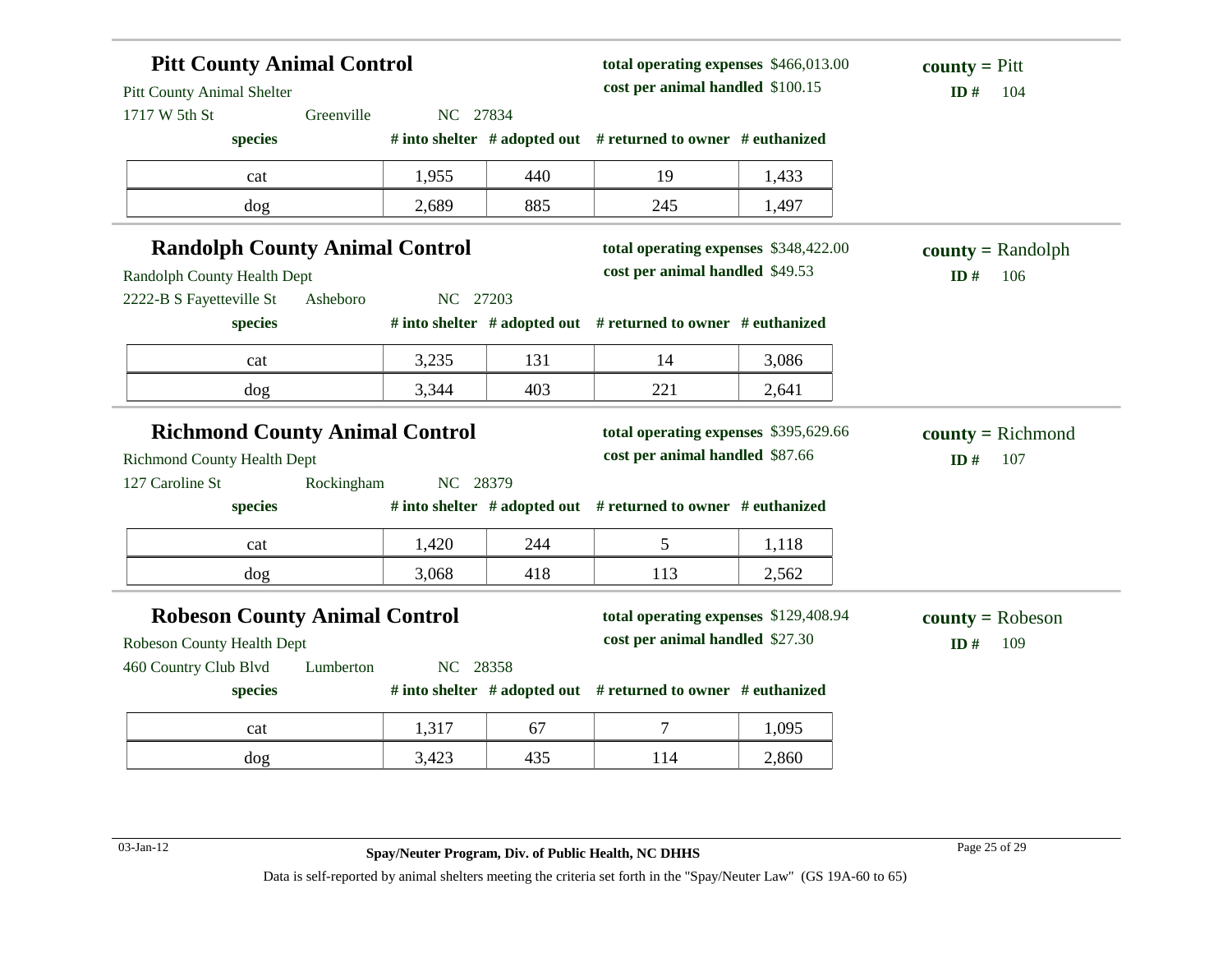| <b>Rowan County Animal Control</b><br>Rowan County Health Dept |               |          |                  | total operating expenses \$623,043.00<br>cost per animal handled \$83.00 |       | <b>county</b> = Rowan<br>ID#<br>111 |
|----------------------------------------------------------------|---------------|----------|------------------|--------------------------------------------------------------------------|-------|-------------------------------------|
| 1811 E Innes St                                                | Salisbury     |          | NC 28146-6030    |                                                                          |       |                                     |
| species                                                        |               |          |                  | # into shelter # adopted out # returned to owner # euthanized            |       |                                     |
| cat                                                            |               | 3,810    | 159              | 17                                                                       | 3,178 |                                     |
| dog                                                            |               | 3,461    | 520              | 354                                                                      | 2,311 |                                     |
| other                                                          |               | 3        | $\boldsymbol{0}$ | 1                                                                        | 1     |                                     |
| wildlife                                                       |               | 246      | 3                | 4                                                                        | 139   |                                     |
| <b>Rutherford County Animal Control</b>                        |               |          |                  | total operating expenses \$178,593.42                                    |       | $county = Rutherford$               |
| Rutherford County Sheriff's Dept                               |               |          |                  | cost per animal handled \$47.75                                          |       | ID#<br>112                          |
| 289 N Main St                                                  | Rutherfordton | NC 28139 |                  |                                                                          |       |                                     |
| species                                                        |               |          |                  | # into shelter # adopted out # returned to owner # euthanized            |       |                                     |
| cat                                                            |               | 1,500    | 100              | 90                                                                       | 1,310 |                                     |
| dog                                                            |               | 2,240    | 880              | 200                                                                      | 1,160 |                                     |
| <b>Scotland Co. Humane Society</b>                             |               |          |                  | total operating expenses \$171,427.67                                    |       | $\text{county} = \text{Scoland}$    |
|                                                                |               |          |                  | cost per animal handled \$91.09                                          |       | ID#<br>130                          |
| 1401 West Blvd                                                 | Laurinburg    | NC 28352 |                  |                                                                          |       |                                     |
| species                                                        |               |          |                  | # into shelter $#$ adopted out $#$ returned to owner $#$ euthanized      |       |                                     |
| cat                                                            |               | 683      | 121              | 22                                                                       | 544   |                                     |
| dog                                                            |               | 1,199    | 292              | 117                                                                      | 725   |                                     |
| <b>Stokes County Animal Control</b>                            |               |          |                  | total operating expenses \$215,934.00                                    |       | $county = Stokes$                   |
| <b>Stokes County Animal Shelter</b>                            |               |          |                  | cost per animal handled \$67.00                                          |       | ID#<br>116                          |
| 1999 Sizemore Rd                                               | Germanton     | NC 27019 |                  |                                                                          |       |                                     |
| species                                                        |               |          |                  | # into shelter # adopted out # returned to owner # euthanized            |       |                                     |
| cat                                                            |               | 1,520    | 103              | 11                                                                       | 1,411 |                                     |
| dog                                                            |               | 1,726    | 221              | 145                                                                      | 1,362 |                                     |
| 03-Jan-12                                                      |               |          |                  | Spay/Neuter Program, Div. of Public Health, NC DHHS                      |       | Page 26 of 29                       |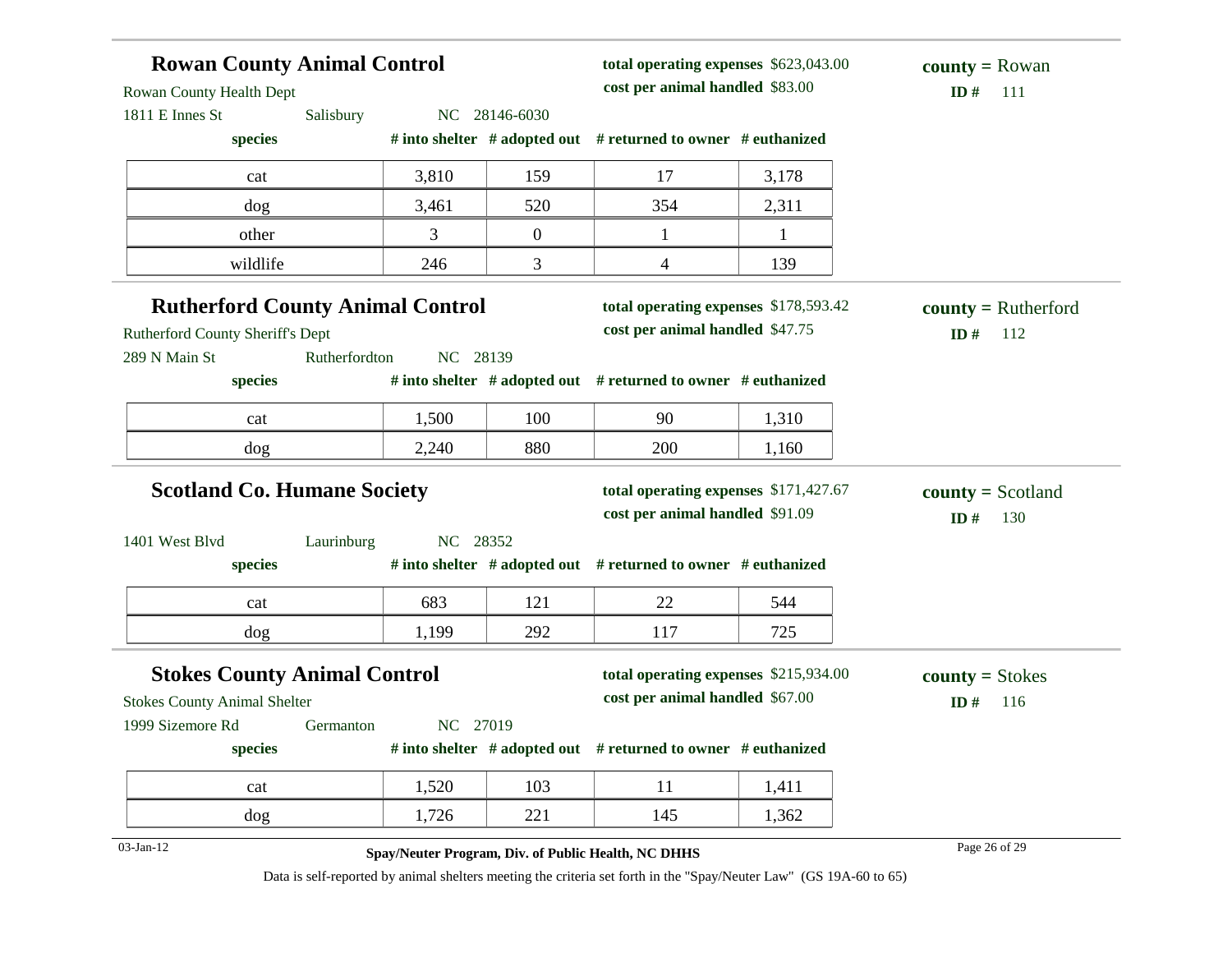| <b>Surry County Animal Control</b><br><b>Surry County Health Dept</b><br>118 Hamby Rd | Dobson         | NC 27017 |     | total operating expenses \$337,563.26<br>cost per animal handled \$83.51 |       | <b>county</b> = Surry<br>ID#<br>118   |
|---------------------------------------------------------------------------------------|----------------|----------|-----|--------------------------------------------------------------------------|-------|---------------------------------------|
| species                                                                               |                |          |     | # into shelter # adopted out # returned to owner # euthanized            |       |                                       |
| cat                                                                                   |                | 1,572    | 56  | 5                                                                        | 1,511 |                                       |
| dog                                                                                   |                | 2,443    | 182 | 210                                                                      | 2,051 |                                       |
| <b>Transylvania County Animal Control</b><br>Transylvania Co. Health Dept             |                |          |     | total operating expenses \$58,217.00<br>cost per animal handled \$74.73  |       | $county = Transylvania$<br>ID#<br>143 |
| 203 E Morgan St                                                                       | <b>Brevard</b> | NC 28712 |     |                                                                          |       |                                       |
| species                                                                               |                |          |     | # into shelter # adopted out # returned to owner # euthanized            |       |                                       |
| cat                                                                                   |                | 235      | 27  | 6                                                                        | 201   |                                       |
| dog                                                                                   |                | 544      | 101 | 60                                                                       | 393   |                                       |
| <b>Union County Animal Shelter</b>                                                    |                |          |     | total operating expenses \$1,034,153.00                                  |       | $county = Union$                      |
| Union County Sheriff's Office-Shelter                                                 |                |          |     | cost per animal handled \$0.00                                           |       | ID#<br>146                            |
| 3340 Presson Rd                                                                       | Monroe         | NC 28112 |     |                                                                          |       |                                       |
| species                                                                               |                |          |     | # into shelter # adopted out # returned to owner # euthanized            |       |                                       |
| cat                                                                                   |                | 3,320    | 265 | 24                                                                       | 2,990 |                                       |
| dog                                                                                   |                | 3,303    | 634 | 317                                                                      | 2,172 |                                       |
| <b>Vance County Animal Control</b>                                                    |                |          |     | total operating expenses \$264,000.00<br>cost per animal handled \$10.00 |       | $county = \text{Vance}$<br>ID#<br>147 |
| 165 Vance Academy Rd                                                                  | Henderson      | NC 27536 |     |                                                                          |       |                                       |
| species                                                                               |                |          |     | # into shelter # adopted out # returned to owner # euthanized            |       |                                       |
| cat                                                                                   |                | 647      | 34  | $\mathbf{1}$                                                             | 594   |                                       |
| dog                                                                                   |                | 1,285    | 101 | 91                                                                       | 1,003 |                                       |
| other                                                                                 |                | 25       | 3   | $\mathbf{0}$                                                             | 14    |                                       |

03-Jan-12 Page 27 of 29 **Spay/Neuter Program, Div. of Public Health, NC DHHS**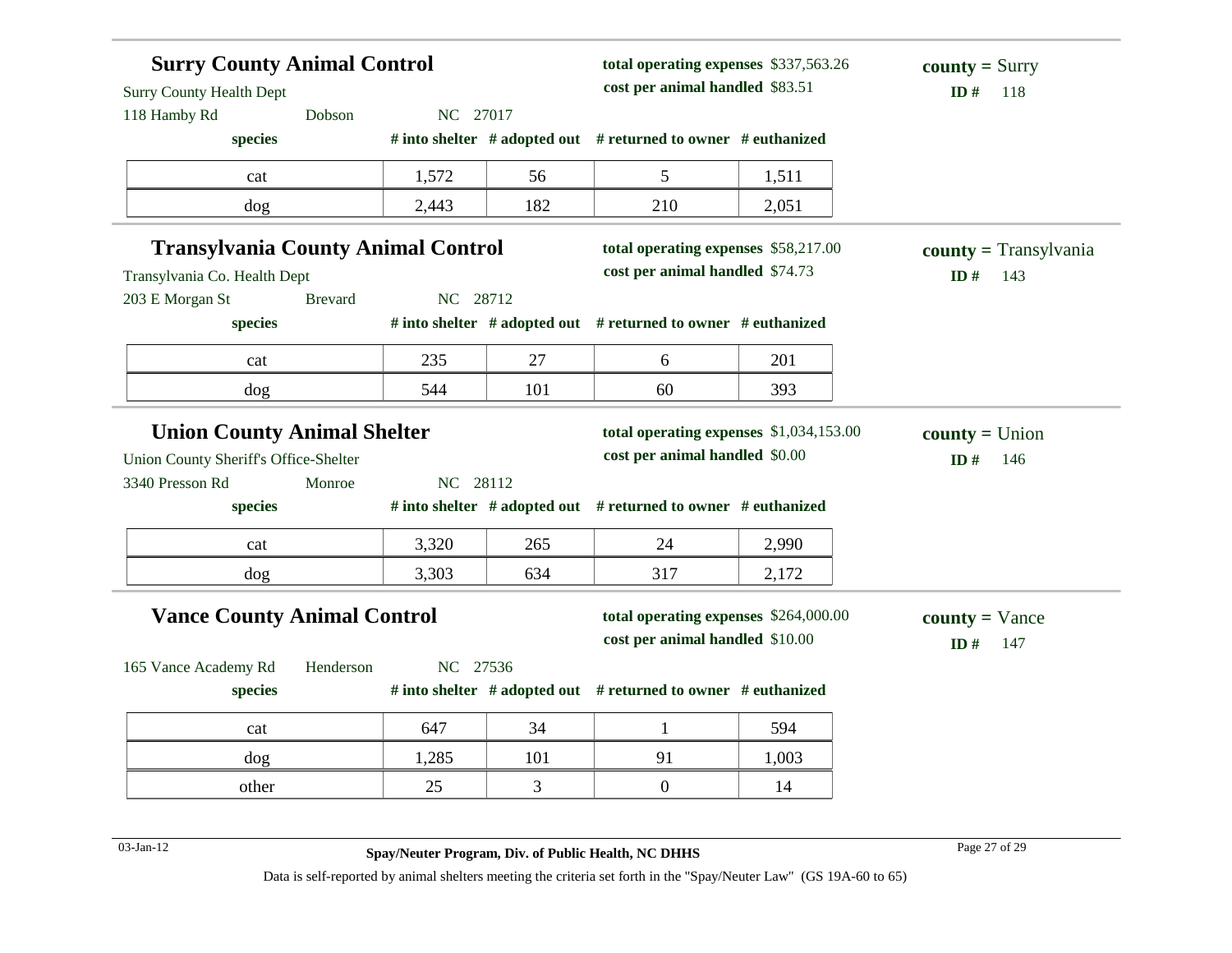| The Wake Co SPCA Animal Shelter      |           |          |               | total operating expenses \$1,708,082.00<br>cost per animal handled \$293.83 |                  | $county = Wake$<br>ID $#$<br>133      |
|--------------------------------------|-----------|----------|---------------|-----------------------------------------------------------------------------|------------------|---------------------------------------|
| 200 Petfinder Ln                     | Raleigh   |          | NC 27603-6075 |                                                                             |                  |                                       |
| species                              |           |          |               | # into shelter $#$ adopted out $#$ returned to owner $#$ euthanized         |                  |                                       |
| cat                                  |           | 2,659    | 649           | 139                                                                         | 1,715            |                                       |
| dog                                  |           | 2,806    | 1,024         | 697                                                                         | 1,006            |                                       |
| other                                |           | 338      | 49            | 9                                                                           | 156              |                                       |
| <b>Warren County Animal Shelter</b>  |           |          |               | total operating expenses \$175,103.20                                       |                  | $county = Warren$                     |
| Warren County Manager's Office       |           |          |               | cost per animal handled \$135.95                                            |                  | ID#<br>149                            |
| PO Box 619                           | Warrenton | NC 27589 |               |                                                                             |                  |                                       |
| species                              |           |          |               | # into shelter $#$ adopted out $#$ returned to owner $#$ euthanized         |                  |                                       |
| cat                                  |           | 422      | 25            | $\boldsymbol{0}$                                                            | 397              |                                       |
| dog                                  |           | 863      | 259           | 5                                                                           | 477              |                                       |
| other                                |           | 3        | 3             | $\overline{0}$                                                              | $\boldsymbol{0}$ |                                       |
| <b>Watauga County Animal Control</b> |           |          |               | total operating expenses \$213,170.00<br>cost per animal handled \$145.70   |                  | <b>county</b> = Watauga<br>ID#<br>151 |
| Courthouse Box 23                    | Boone     | NC 28607 |               |                                                                             |                  |                                       |
| species                              |           |          |               | # into shelter # adopted out # returned to owner # euthanized               |                  |                                       |
| cat                                  |           | 781      | 180           | 242                                                                         | 359              |                                       |
| dog                                  |           | 668      | 222           | 370                                                                         | 76               |                                       |
| <b>Wayne County Animal Control</b>   |           |          |               | total operating expenses \$498,903.00<br>cost per animal handled \$79.74    |                  | $countv = Wayne$<br>ID#<br>153        |
| PO Box 227                           | Goldsboro |          | NC 27533-0227 |                                                                             |                  |                                       |
| species                              |           |          |               | # into shelter $#$ adopted out $#$ returned to owner $#$ euthanized         |                  |                                       |
| cat                                  |           | 3,028    | 141           | 20                                                                          | 2,887            |                                       |
|                                      |           |          |               |                                                                             |                  |                                       |
| dog                                  |           | 3,056    | 654           | 187                                                                         | 2,395            |                                       |